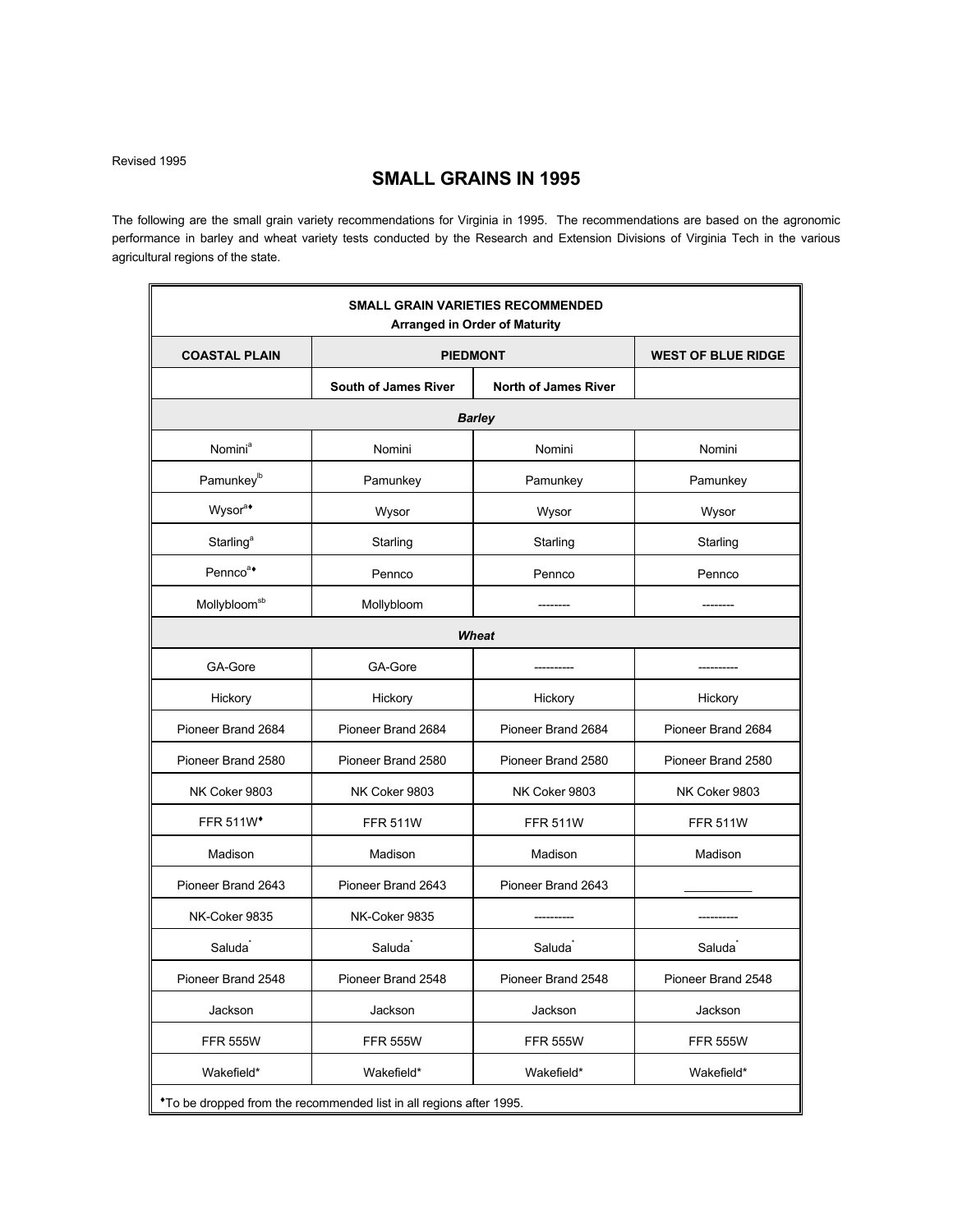\* These varieties have good yield potential but are susceptible to powdery mildew and must be scouted to determine if a fungicide is needed.

<sup>a</sup> Awnleted (no beards).

<sup>tb</sup>Long beards.

sb<sub>Short beards.</sub>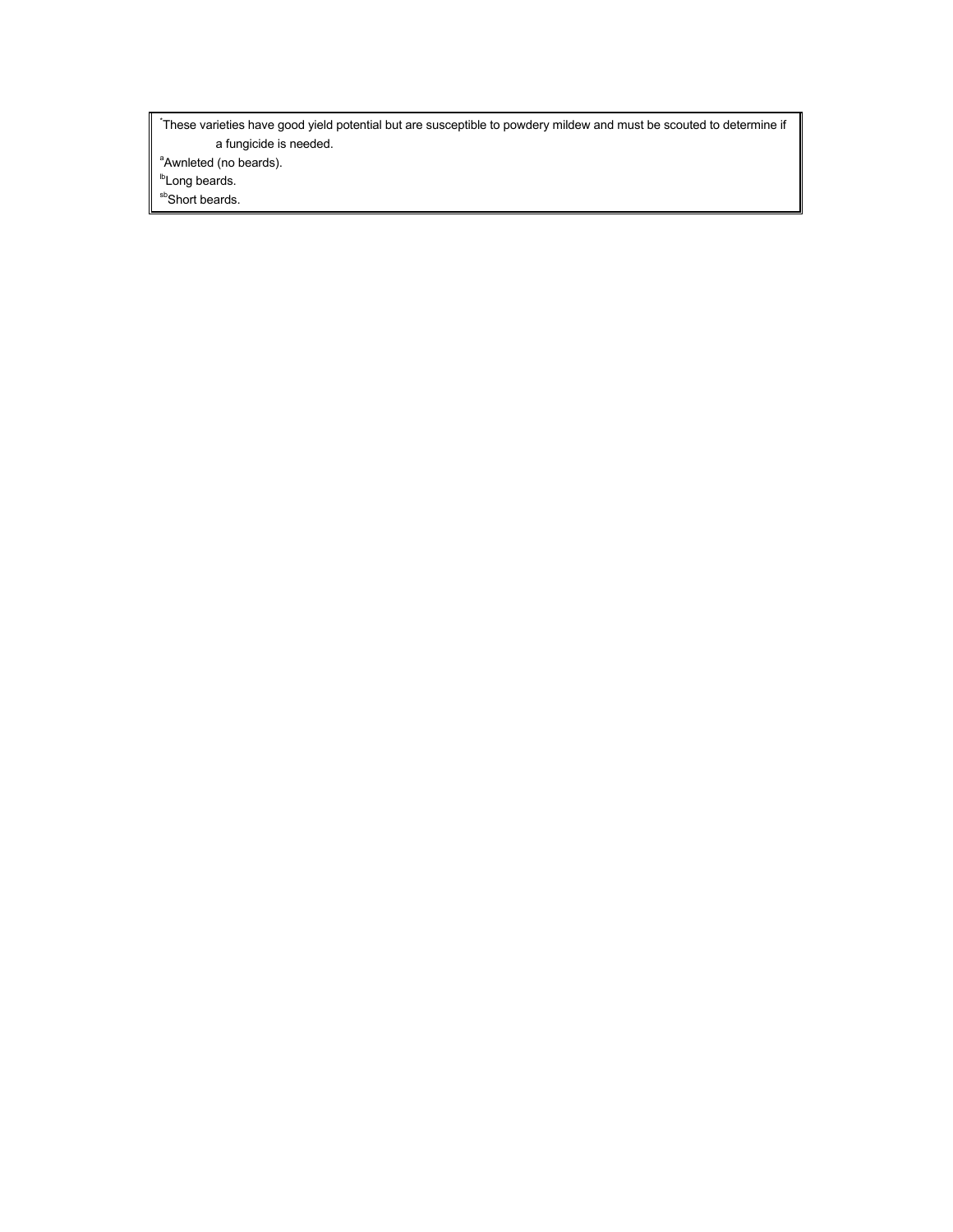# **COMMERCIAL BARLEY ENTRIES**

Boone, Mollybloom and Mulligan - North Carolina Crop Improvement Association, 3709 Hillsborough Street, Raleigh, NC 27607.

Callao, Nomini, Pamunkey, Starling and Wysor - Virginia Crop Improvement Assoc., 9142 Atlee Station Road, Mechanicsville, VA 23111.

Pennbar 66 - Dept. of Agronomy, Pennsylvania State University, University Park, PA 16802.

Venus, GA-Everett - University of Georgia releases, College of Agriculture, Athens, GA 30602.

# **COMMERCIAL WHEAT ENTRIES**

NK Coker 916, NK Coker 9803, NK Coker 9835, NK Coker 9543, NK Coker 9904, and NK Coker 9474-B - Northrup King-Coker, Pedigreed Seed Co., Box 340, Hartsville, SC 29550.

Pioneer Brand 2580, Pioneer Brand 2548, Pioneer Brand 2566, Pioneer Brand 2684 and Pioneer XW522 -Pioneer Hibred International, Inc., Eastern Division, Tipton, IN 47072.

FFR 555W, FFR 511W, FFR 568W, FFR 525W, and FFR EXP 723-B - Southern States Cooperative, PO Box 26234, Richmond, VA 23260.

Clemens, Elkhart, Hickory, Sawyer, and Shiloh - Agripro Seeds, Inc., P.O. Box 2962, Shawnee Mission, KS 66201-1362.

Hoffman EXP 131 and Hoffman 89-B - Hoffman Seeds, Inc., 144 Main Street, Landisville, PA 17538.

Massey, Saluda, Madison, Wakefield and Jackson - Virginia Crop Improvement Assoc., 9142 Atlee Station Road, Mechanicsville, VA 23111.

GA-Gore, GA-Dozier, and Morey - University of Georgia releases, College of Agriculture, Athens, GA 30602. Certified seed of GA-Gore is being produced in Virginia.

Succession - Beachley-Hardy Seed Company, 454 Railroad Avenue, Shiremanstown, PA 17011.

Trical XT498 (triticale) - Resource Seeds, Inc., 2355 Rice Pike, Union, KY 41091.

Appreciation is expressed to the Virginia Small Grains Check-Off Program for financial support of this research and Extension variety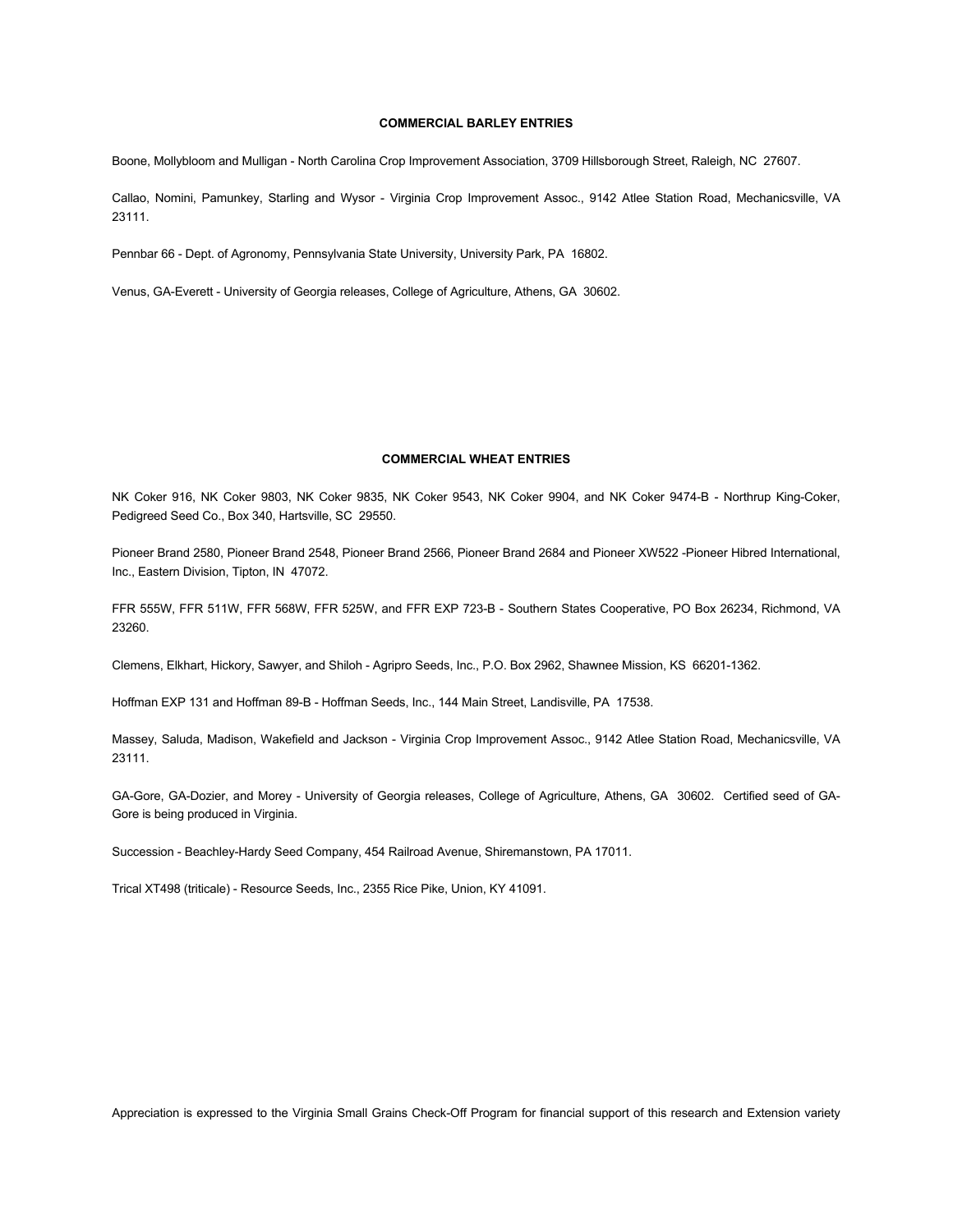evaluation program.

Conducted and summarized by the following VA Tech employees: Dr. Daniel E. Brann, Extension Agronomist, Grains; Dr. Carl Griffey, Small Grains Breeder; Mr. Allen Price, Research Supervisor, Small Grains Breeding; Ms. Elizabeth Rucker Bender, Research Associate; Mr. Harry Behl, Agricultural Supervisor; and Mrs. Judy Keister, Secretary Senior.

Location Supervisors: Mr. Tom Custis and Dr. Bob Baldwin (Painter); Mr. John Riddick (Holland); Mr. Kirk Vanlandingham, Mr. Bill Sisson and Dr. Ras Sagaral (Warsaw); Mr. Bill Wilkinson III and Mr. Bud Wilmouth (Blackstone); Mr. Allen Price and Dr. Carl Griffey (Blacksburg); Mr. Bill Brockett, Mr. James Williams, and Mr. Gary Hornbaker (Loudoun); Mr. David Starner (Orange).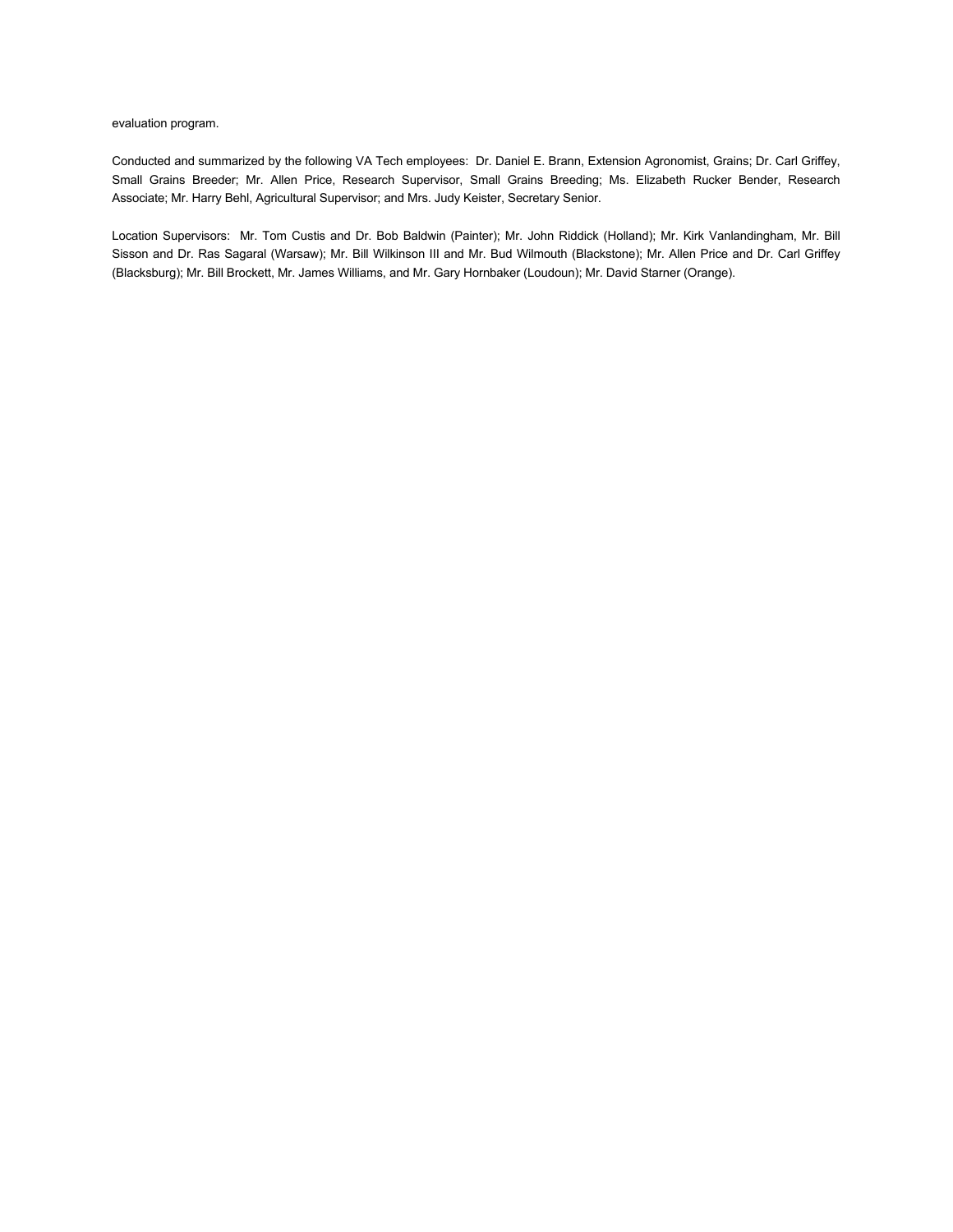### **INTRODUCTION**

The attached tables present results from barley and what varietal tests conducted in Virginia in 1994-95. Yield data are given for individual locations; yield and other performance characteristics are averaged over the number of locations indicated. Performance of a given variety often varies widely over locations and years which makes multiple location-year averages a more valid indication of expected performance than data from a single year or location. All tests in 1994-95 were grown in seven inch rows planted at 20 seeds per row foot. The plots were trimmed during the winter to 9 feet in length. Details about management practices for barley and wheat are included in the bulletin. The only pesticide used at most locations was Harmony Extra®.

Appreciation is expressed to Pioneer Hibred International, Northrup King-Coker, Southern States, Agri-Pro Seeds, Hoffman Seeds, Beachley-Hardy Seed Co., Resource Seeds, Inc., and the Virginia Small Grains Check-Off Board for their financial support of the variety testing program at Virginia Tech.

Virginia's climate makes it possible to produce 100+ bu/acre field yields of well-managed barley most seasons. The better barley varieties entered in Virginia Tech tests have averaged above 110 bu/acre over five locations over three years. The average yield of some varieties has exceeded 130 bu/acre over the past three years at Warsaw. Variety selection is one of the most important steps toward achieving high yields in an economic and environmentally sound manner.

# **BARLEY VARIETIES**

One of the biggest problems reducing the profitability of barley in Virginia is the continued LOW price. Check-off supported research is being conducted at Virginia Tech to evaluate the feed value of the newer varieties of barley. This information will be beneficial toward the objective of developing barley varieties that have higher market value than current varieties. The test weight of some of the newer varieties is excellent! Excellent test weight indicates plump kernels. The new Callao barley has an especially "pretty" kernel.

The importance of Virginia's barley breeding program to the state and region is evident in the yield results. Nine of the top ten yielding lines in 1994-95 were Virginia Tech varieties or lines. Four of these lines were selections advanced to the state test for the first time in 1994.

Nomini continues to demonstrate its tremendous yield potential. It produced the highest yield of released varieties in 1994-95 and over the three year average at all locations (119 bu/acre). Nomini is early, has moderate test weight, and good disease resistance.

Starling, a relatively new Virginia Tech release, is equal to Nomini in yield, but has less than average test weight. Starling has the best disease resistance and "stay green" available in any barley. Starling is about three days later than Nomini, and thus should make an excellent companion barley for those wishing to grow barley for silage. It was added to the recommended list statewide but will likely show its maximum benefit in the piedmont and mountainous areas. Seed of Starling barley should be available to producers in adequate quantities for Fall 1995 planting.

GA-Everett is a new University of Georgia release that has yielded well the past two years, but it has less than average test weight and is about the same maturity as Nomini. GA-Everett has good disease resistance. We will continue to evaluate the effect of low test weight barley on markets before we add GA-Everett to the recommended variety list.

Pamunkey, a relatively new Virginia Tech release, had a relatively poor year in 1994-95 and yielded less than average. Pamunkey has long beards that can be difficult to remove in humid weather until the crop is "truly mature". Some producers had problems in the poor weather harvest season of 1995 getting the combine to adequately remove the beards when harvesting as soon as the grain moisture reached 14 percent. Pamunkey does have excellent test weight.

Callao barley will be released to Virginia seedsmen for the first time this Fall. It has the **BEST** test weight of all barley varieties tested. The test weight of Callao was over 50 lbs/bu at four of the six test locations. Callao barley also has one of the most plump, prettiest kernels ever produced east of the Mississippi. This variety will hopefully help develop new and expanded markets for barley. Callao has yielded well at all locations over years but has been about 5 bu/acre less than Nomini. Callao is about one to two days earlier than Nomini, shorter than average and lodges about like Boone. Callao will require the application of Cerone® to improve standability to achieve its true yield potential.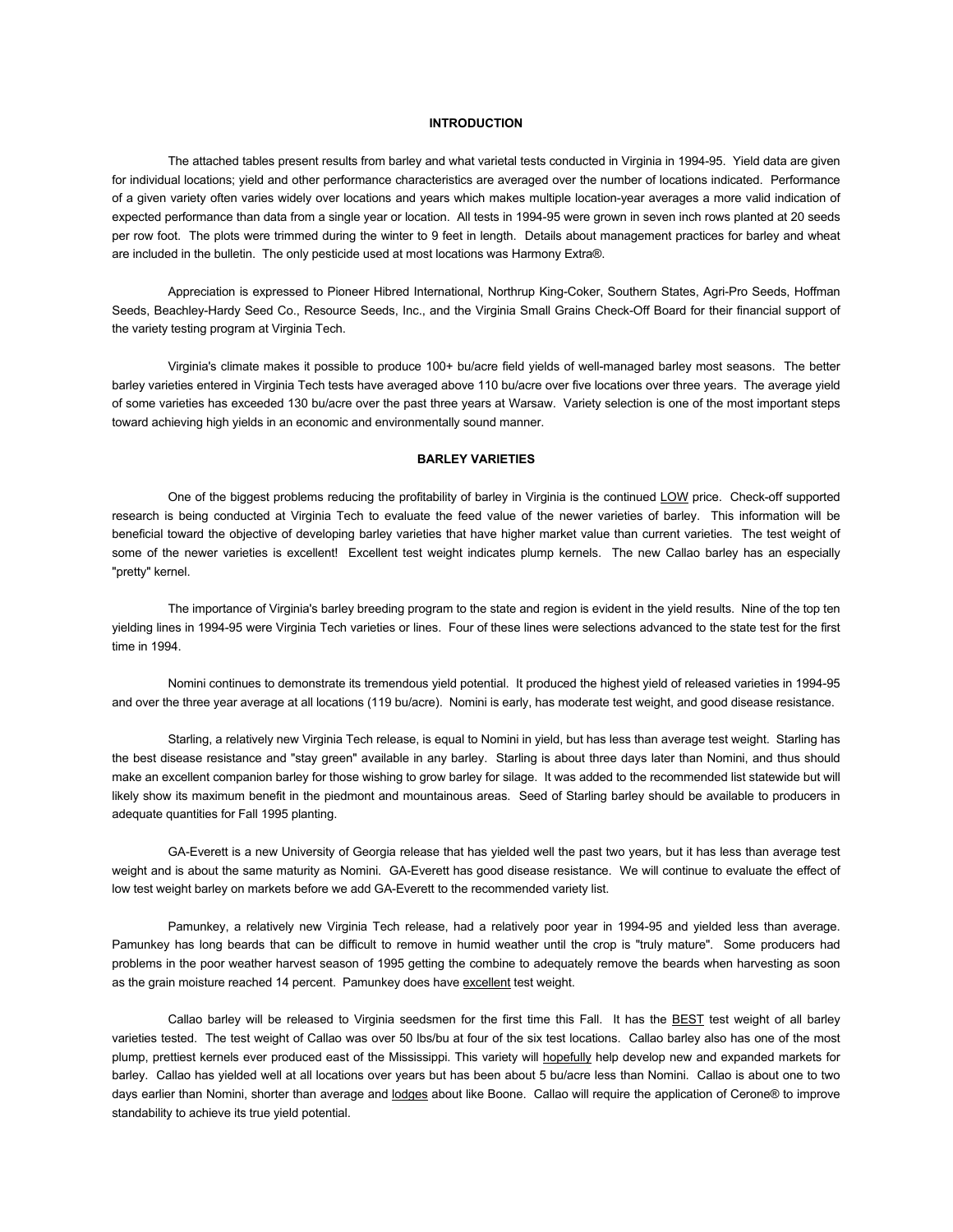Mollybloom and Mulligan continue to perform similar to Boone under Virginia conditions. They have yielded less than average, lodged more than average and are relatively late.

The standability of all released barley varieties is greatly improved with the application of Cerone®. Consideration of Cerone® application is recommended when all current barley varieties are fertilized to develop in excess of 100 bu/acre yields. Close cooperation between the barley breeding programs in Virginia and North Carolina and greater communication with current and potential barley markets can hopefully develop a bright future for a premium quality feed grain.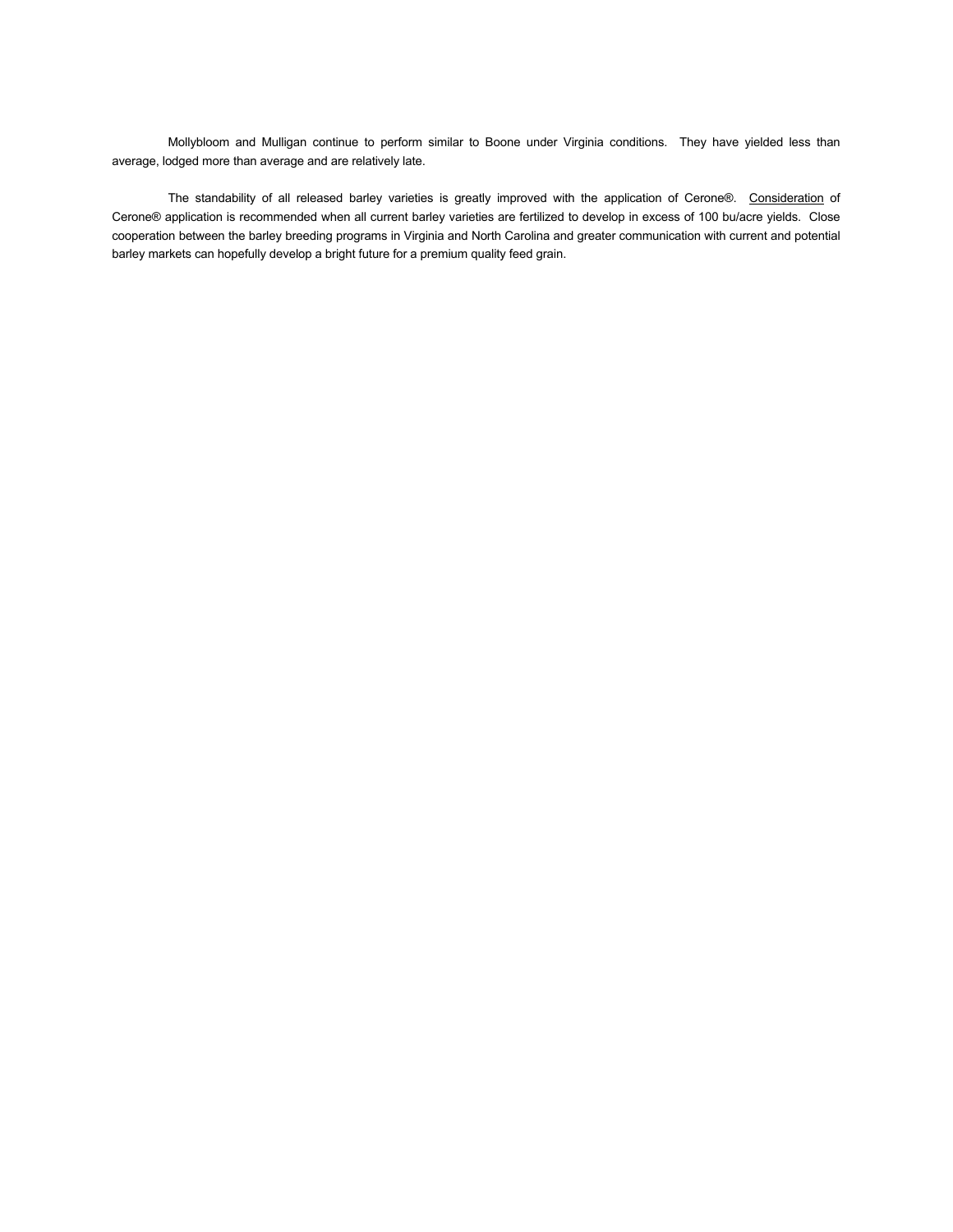# **WHEAT VARIETIES**

The 1994-1995 wheat crop in Virginia was in excellent condition until varying amounts of rainfall reduced test weight at some locations and caused excessive lodging at Orange and Blacksburg. Average yield exceeded 80 bu/acre at Painter and Warsaw and 70 bu/acre at Blackstone, Holland, and Loudoun. Variety selection is important! Some of the newly released varieties averaged about 20 bu/acre more than some other released varieties. Note that the varieties are arranged by descending grain yield.

Pioneer Brand 2580-B, Jackson, and Pioneer Brand 2684-B averaged over 80 bu/acre statewide in 1995 and all exceeded 100 bu/acre at Painter. Pioneer 2580-B has yielded well each of the past three seasons. It has moderate test weight. Jackson, a new Virginia Tech release, has good test weight, and good disease resistance. Jackson is slightly taller than average and lodges slightly more than average. Jackson is a variety that will produce good yields and still be standing at moderate nitrogen levels or produce excellent yields with more intensive management of nitrogen and use of Cerone®. Pioneer 2684-B has produced average or above average yields each of the past three years at all Virginia Tech tests. It is relatively early, has excellent test weight, excellent standability and good disease resistance.

The next highest yielding released variety of wheat in 1995 was Pioneer Brand 2643-B (79 bu/acre). It was equal in yield to the best released varieties in 1994 and has yielded well at all locations each of the past two seasons. The most exciting attribute of P-2643-B is its short (4 inches less than average height) stiff straw. It also has good disease resistance. This variety will likely perform well under intensive management where standability and excessive straw can be problems.

Varieties averaging 75-79 bu/acre in the statewide tests include Pioneer Brand 2548-B, NK-Coker 9835, Wakefield-B, Madison, Coker 9803, Ga-Gore, FFR555-B, Hickory, Elkhart, and Coker 9904. NK Coker 9835 is shorter than average but tends to lodge more than average and has average test weight. Wakefield is taller than average but has good standability. Wakefield is more susceptible to several leaf diseases and Barley Yellow Dwarf (BYD) and thus should be grown under conditions where these diseases are not major threats. Hickory was added to the recommended list because it has yielded over years and locations similar to GA-Gore and Madison which are on the list. Hickory has high test weight.

Madison, a Virginia Tech release, has excellent visual field appeal, good test weight and is moderately early. NK Coker 9803 continues to show its excellent test weight and generally good disease resistance. It is a good wheat to grow in areas where meeting milling quality standards is important to price. Ga-Gore is early, has average test weight, and generally good disease resistance. It lodges more than average when pushed to higher yield levels. FFR555W-B is still an excellent wheat but other varieties are matching its yield potential. FFR 555W-B has excellent standability and average test weight. Hickory, an AgriPro release, is early, has good test weight and moderate resistance to leaf diseases such as powdery mildew. Elkhart, a new release by AgriPro, has excellent test weight and standability. It is average in heading date and slightly taller than average.

Other new varieties tested included Succession from Beachley-Hardy which had the top test weight average of 59.1 pounds/bushel. Hoffman 89-B was a close second in test weight with an average over locations of 59.0 pounds/bushel. Succession is medium maturity and slightly taller than average.

Other new varieties tested included Clemens, Sawyer, and Shiloh from AgriPro, Morey and GA-Dozier from the University of Georgia, and Coker 9474-B from NK Coker.

The two triticale entries (Trical XT498 and NC 91-1085) in the test yielded better than average at most locations and over locations. Trical XT498 has produced the top average yield over all locations the past two years (86 bu/acre). Triticales are only sold for feed, but they were tested here for comparison and convenience.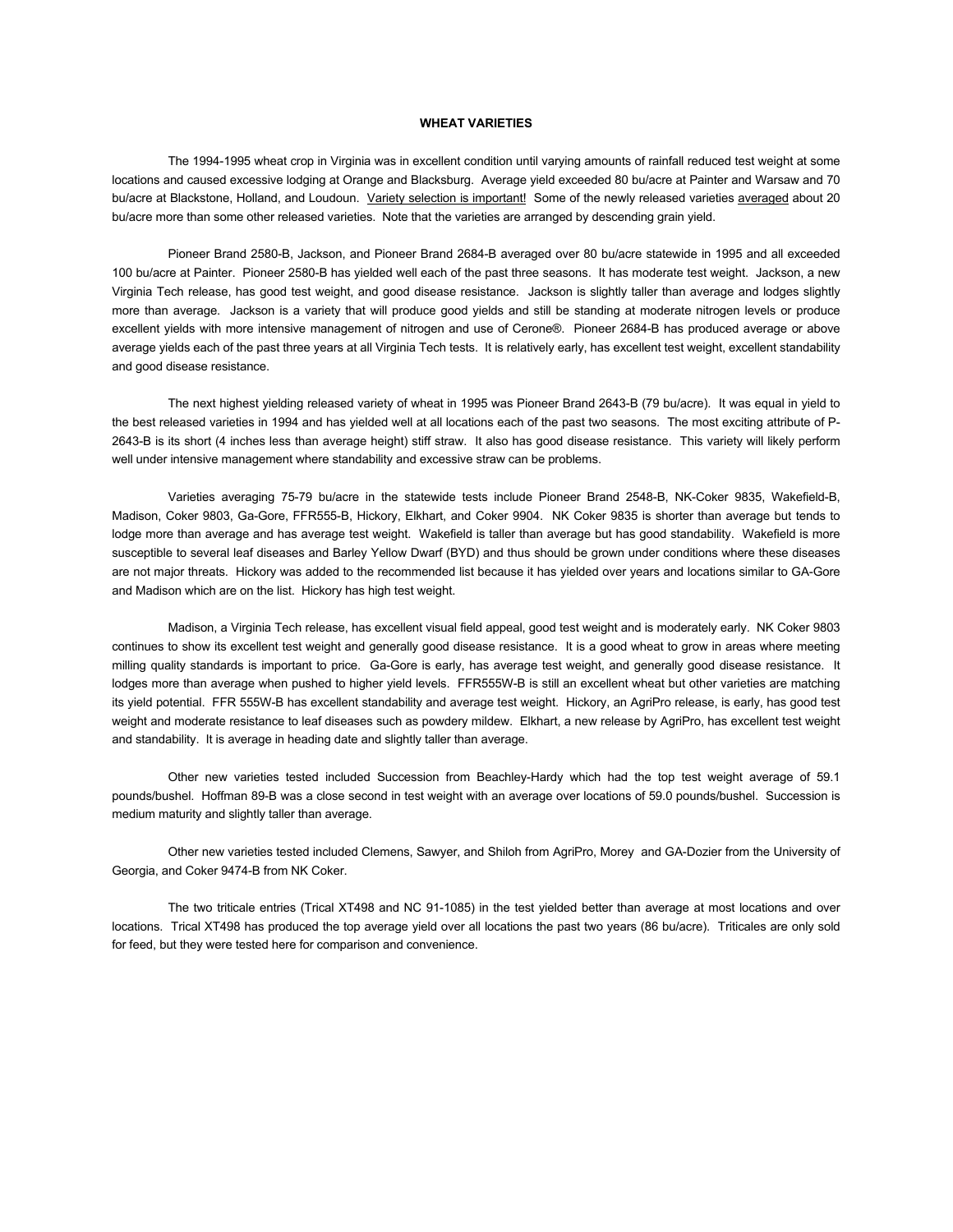#### **SUMMARY OF BARLEY MANAGEMENT PRACTICES FOR 1994-1995**

**Blacksburg** - Planted September 27, 1994. Preplant fertilizer was 25 lbs N, 60 lbs P<sub>2</sub>O<sub>5</sub>, and 60 lbs K<sub>2</sub>O. Glean® was applied at 0.25 oz/A in November, 1994. Sixty lbs N/A were applied March 28, 1995. Harvest occurred on June 16, 1995.

**Blackstone** - Planted November 4, 1994. Preplant fertilizer was 500 lbs/A 5-10-10 on October 31, 1994. Thirty lbs liquid N + 12 lb S/A were applied January 10, 1995. On February 22, 1995, 0.5 oz Harmony Extra® + 0.25% X-77® were applied. Liquid N was applied at 75 lbs/A on March 13, 1995. One lb Sevin 80S® was applied on April 20, 1995 for control of cereal leaf beetle. Harvest occurred on June 8, 1995.

**Holland** - Planted October 20, 1994. Preplant fertilizer was 30 lbs  $N + 50$  lbs  $P_2O_5 + 100$  lbs  $K_2O$  broadcast October 19, 1994. Sixty lbs N/A and 0.5 oz Harmony Extra® were applied January 11, 1995. Sixty units N/A were applied March 20, 1995. Sevin XLR Plus® was applied at 2 pts/A April 18, 1995 for control of cereal leaf beetle. Harvest occurred June 8-9, 1995.

**Painter** - Planted October 19, 1994. Lime was applied at 950 lbs/A October 3, 1994. Fall fertilization was 300 lbs/A 10-0-27 October 13, 1994. Harmony Extra® was applied at 0.33 oz/A November 16, 1994. Eighty lbs N using 30% and 0.5 oz/A Harmony Extra® were applied March 15, 1995. Harvest occurred on June 9, 1995.

Warsaw - Planted October 11, 1994. Preplant fertilizer was 30 lbs N, 60 lbs P<sub>2</sub>O<sub>5</sub>, 80 lbs K<sub>2</sub>O and 15 lbs S/A. Forty lbs N and 0.6 oz/A Harmony Extra® were applied February 7, 1995. Forty lbs N and 1.5 pts Buctril® were applied March 20, 1995. Aerial spraying for control of cereal leaf beetle using 1 qt/A Sevin XLR Plus® was performed May 29, 1995. Harvest occurred on June 5, 1995.

**Orange** - Planted October 12, 1994. Preplant fertilizer was 600 lbs 5-10-10 applied October 3, 1994. Emergence occurred on October 19, 1994. Forty lbs N/A were applied March 13 and 45 lbs were applied April 7, 1995. Harvest occurred on June 9 and 15, 1995.

#### **SUMMARY OF WHEAT MANAGEMENT PRACTICES FOR 1994-1995**

**Blacksburg** - Planted September 27, 1994. Preplant fertilizer was 25 lbs N, 60 lbs P<sub>2</sub>O<sub>5</sub>, and 60 lbs K<sub>2</sub>O. Glean® was applied at 0.25 oz/A in November, 1994. Sixty lbs N/A were applied March 28, 1995. Harvest occurred on July 10, 1995.

Warsaw - Planted October 11, 1994. Preplant fertilizer was 30 lbs N, 60 lbs P<sub>2</sub>O<sub>5</sub>, 80 lbs K<sub>2</sub>O and 15 lbs S/A. Sixty lbs N and 0.6 oz/A Harmony Extra® were applied February 7, 1995. Forty lbs N and 1.5 pts Buctril® were applied March 20, 1995. Aerial spraying for control of cereal leaf beetle using 1 qt/A Sevin XLR Plus® was performed May 29, 1995. Harvest occurred on June 19, 1995.

**Painter** - Planted October 19, 1994. Lime was applied at 950 lbs/A October 3, 1994. Preplant fertilizer was 300 lbs/A 10-0-27 October 13, 1994. Harmony Extra® was applied at 0.33 oz/A November 16, 1994. One hundred lbs N using 30% and 0.5 oz/A Harmony Extra® were applied March 15, 1995. Harvest was on June 16, 1995.

**Holland** - Planted October 20, 1994. Preplant fertilizer was 30 lbs  $N + 50$  lbs  $P_2O_5 + 100$  lbs  $K_2O$  broadcast October 19, 1994. Sixty lbs N/A and 0.5 oz Harmony Extra® were applied January 11, 1995. Sixty units N/A were applied March 20, 1995. Sevin XLR Plus® was applied at 2 pts/A April 18, 1995 for control of cereal leaf beetle. Harvest occurred June 15, 1995.

**Blackstone** - Planted November 3, 1994. Preplant fertilizer was 500 lbs/A 5-10-10 on October 31, 1994. Thirty lbs liquid N + 12 lb S/A were applied January 10, 1995. On February 22, 1995, 0.5 oz Harmony Extra® + 0.25% X-77® were applied. Liquid N was applied at 75 lbs/A on March 13, 1995. One lb Sevin 80S® was applied on April 20, 1995 for control of cereal leaf beetle. Harvest occurred on June 14, 1995.

**Loudoun** - Planted October 11, 1994. Fifty lbs urea/A using a 46% N formulation was applied in October 1994. At the same time, 100 lbs MAP 11-52-0 and 100 lbs K2O 0-0-60 was applied. Twenty-eight gal 30%N + 2/3 pt ACA + 0.5 oz Harmony Extra® was applied February 14, 1995. Harvest occurred July 5, 1995.

**Orange** - Planted October 12, 1994. Preplant fertilizer was 600 lbs 5-10-10 October 3, 1994. Emergence occurred October 19, 1994. Banvel® at 0.25 pt and 2,4-D at 0.5 pt/A were applied March 13 and 60 lbs N/A were applied March 16, 1995. Harvest occurred June 6-8, 1995.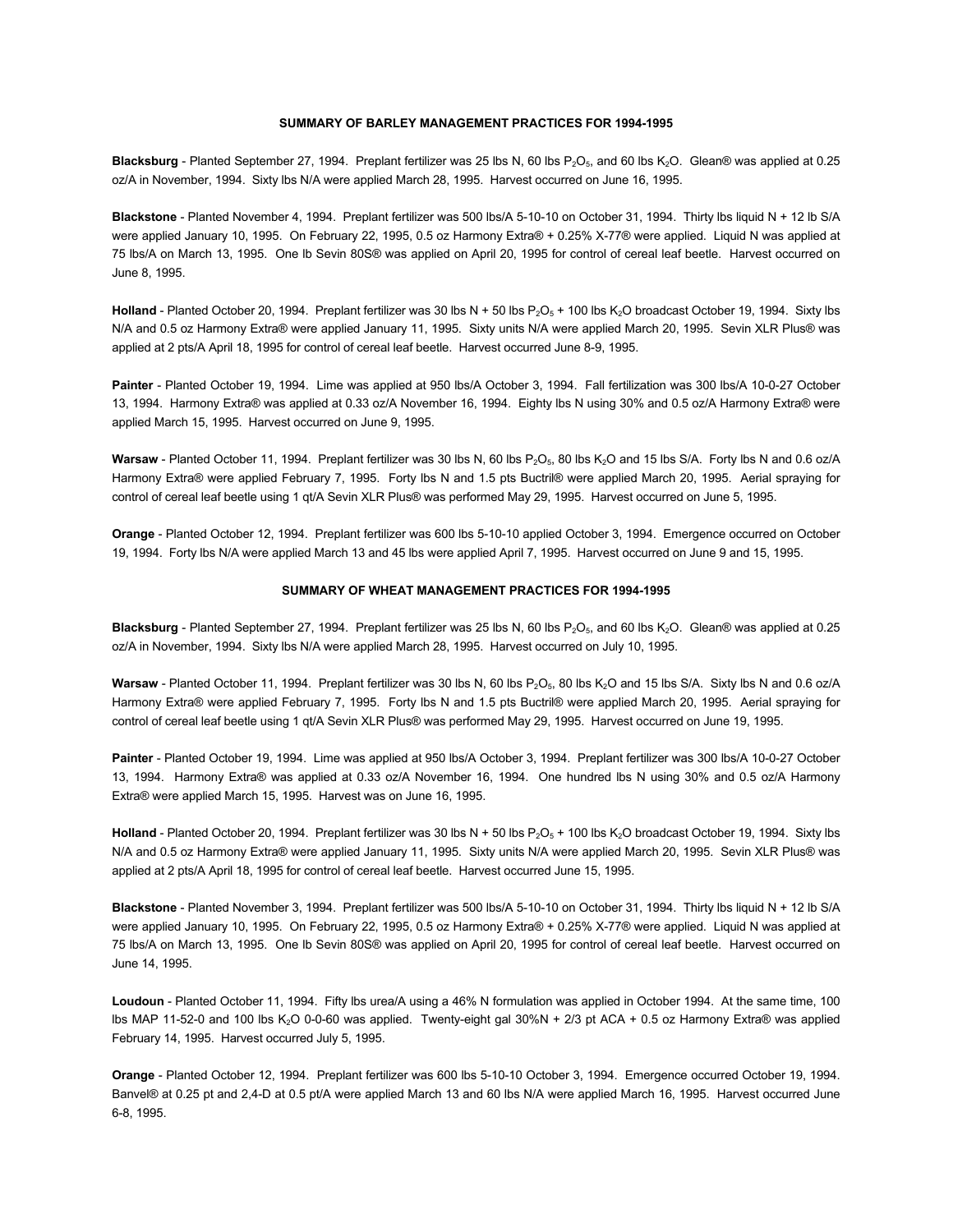| <b>Brand/Variety</b>    | <b>Blacksburg</b> | <b>Blackstone</b> | Holland | Painter              | Warsaw  | Orange | Average |
|-------------------------|-------------------|-------------------|---------|----------------------|---------|--------|---------|
|                         |                   |                   |         | bu/acre <sup>-</sup> |         |        |         |
| VA94-42-13              | 113               | 92                | 111     | $136 +$              | 133     | 120    | $119 +$ |
| VA94-42-81              | 120               | 101               | 105     | 125                  | 136     | 122    | $119 +$ |
| <b>NOMINI</b>           | 119               | 88                | 105     | $136 +$              | $140 +$ | 120    | $119 +$ |
| VA93-44-158             | 98                | 95                | 113     | $133 +$              | 135     | 126    | $118 +$ |
| VA92-44-275             | 103               | 100               | 105     | $133 +$              | 135     | 118    | 116     |
| <b>GA-EVERETT</b>       | 117               | 98                | 113     | 121                  | 129     | 117    | 116     |
| <b>STARLING</b>         | 94                | 106               | 107     | $131 +$              | $138 +$ | 110    | 115     |
| VA94-41-12              | 111               | 93                | 94      | 127                  | 129     | 129    | 115     |
| VA92-42-46              | 116               | 91                | 97      | $133 +$              | 129     | 112    | 114     |
| VA94-42-88              | 98                | 103               | 97      | 128                  | 129     | 126    | 114     |
| VA92-44-279             | 106               | 101               | 102     | 129                  | 136     | 107    | 114     |
| VA92-42-52              | $122 +$           | 101               | 95      | 112                  | 132     | 116    | 113     |
| VA92-42-6               | 108               | 104               | 97      | 122                  | 129     | 108    | 112     |
| <b>CALLAO</b>           | 112               | 92                | 109     | 115                  | 120     | 114    | 111     |
| <b>WYSOR</b>            | 105               | 106               | 95      | 117                  | 121     | 118    | 110     |
| NC90-4061               | 98                | 105               | 105     | $107 -$              | 128     | 111    | 109     |
| VA93-42-48              | 101               | 96                | 90      | 118                  | 122     | 123    | 109     |
| NC90-4062               | 94                | 93                | 103     | $108 -$              | 127     | 119    | 108     |
| MOLLYBLOOM              | $85 -$            | 108               | 108     | $100 -$              | $115 -$ | 107    | $104 -$ |
| PENNBAR66               | $83 -$            | 97                | 97      | $105 -$              | 119     | 119    | $103 -$ |
| <b>MULLIGAN</b>         | 95                | 90                | 100     | $100 -$              | $111 -$ | 116    | $102 -$ |
| <b>PAMUNKEY</b>         | $88 -$            | 83                | 78 -    | 129                  | 122     | 108    | $102 -$ |
| <b>BOONE</b>            | 84 -              | 107               | 105     | $86 -$               | $113 -$ | 107    | $100 -$ |
| LSD(0.05)               | 16                | 16                | 16      | 11                   | 10      | 21     | 6       |
| <b>Location Average</b> | 105               | 96                | 102     | 120                  | 128     | 115    | 112     |
| Statewide Average       | 112               |                   |         |                      |         |        |         |

**Table 1. Yield performance of entries in the Virginia State Barley Test, 1994-95. \***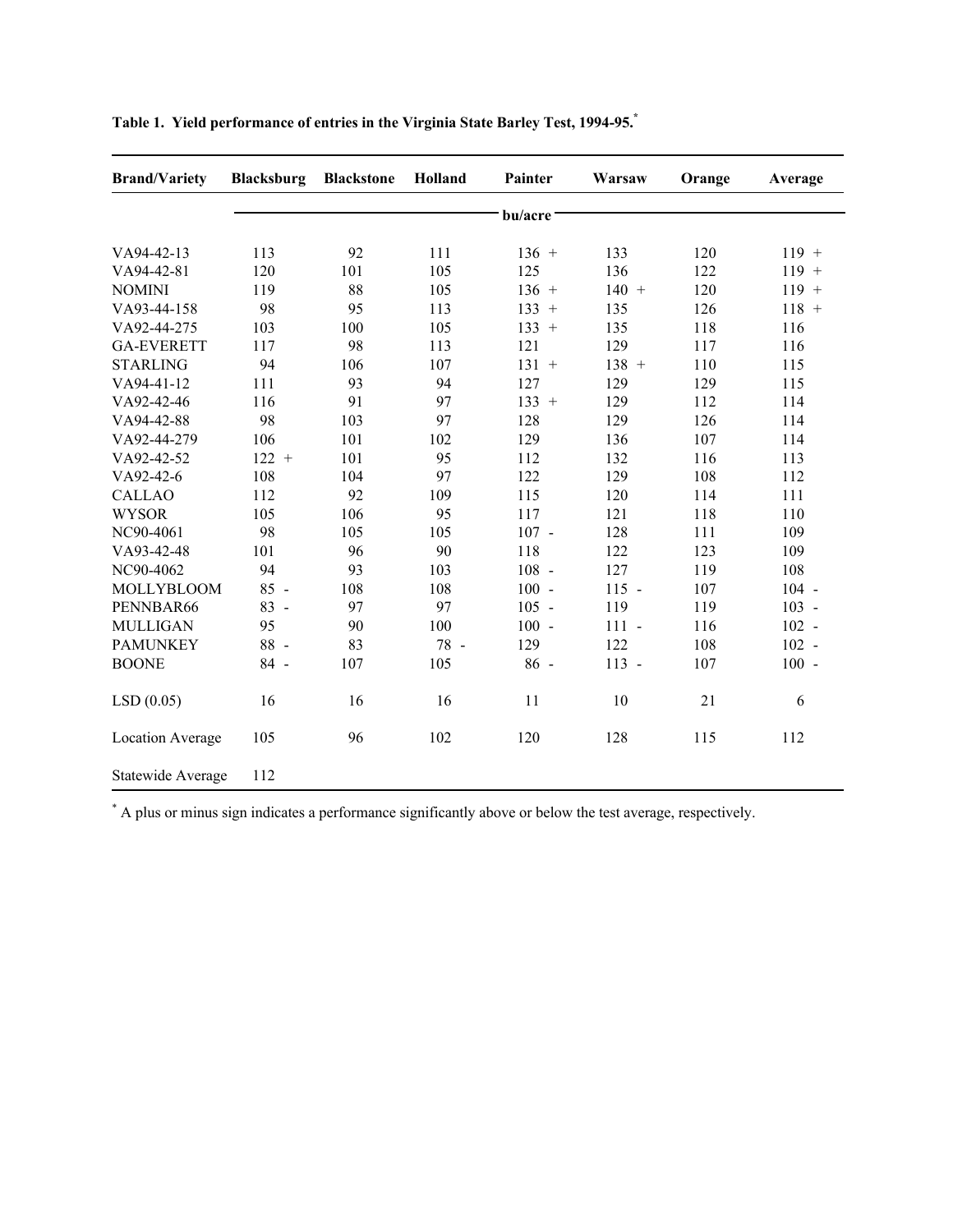| <b>Brand/Variety</b>    | <b>Blacksburg</b> | <b>Blackstone</b> | Holland | Painter | Warsaw      | Orange | Average |
|-------------------------|-------------------|-------------------|---------|---------|-------------|--------|---------|
|                         |                   |                   |         | bu/acre |             |        |         |
| <b>GA-EVERETT</b>       | $118 +$           | $118 +$           | $119 +$ | $117 +$ | 124         | 128    | $121 +$ |
| <b>STARLING</b>         | 102               | 112               | 108     | $123 +$ | $135 +$     | 130    | $119 +$ |
| <b>NOMINI</b>           | $115 +$           | 103               | 96      | 114     | $133 +$     | 132    | 116     |
| VA93-44-158             | 103               | 110               | 111     | 103     | 124         | 131    | 114     |
| <b>CALLAO</b>           | $112 +$           | 106               | 106     | 107     | 119         | 128    | 113     |
| VA92-44-275             | 100               | 110               | 107     | 112     | 122         | 128    | 113     |
| PENNBAR66               | $92 -$            | 110               | 105     | 109     | 126         | 129    | 112     |
| <b>WYSOR</b>            | 105               | 106               | 98      | 104     | 121         | 132    | 112     |
| VA92-42-52              | $116 +$           | 106               | 92      | 99 -    | 125         | 131    | 112     |
| VA92-42-46              | $115 +$           | 97                | 97      | 107     | 121         | 131    | 112     |
| NC90-4062               | 97                | 102               | 107     | 107     | 128         | 131    | 112     |
| NC90-4061               | 98                | 104               | 102     | 106     | 129         | 129    | 112     |
| VA92-44-279             | 104               | 109               | 106     | 105     | 125         | 117    | 111     |
| VA92-42-6               | 109               | 103               | 96      | 109     | 119         | 127    | 111     |
| VA93-42-48              | 105               | 102               | 91      | 107     | 123         | 133    | 111     |
| <b>MOLLYBLOOM</b>       | $91 -$            | 102               | 106     | 102     | 123         | 127    | 109     |
| <b>MULLIGAN</b>         | 96                | 97                | 97      | 103     | 120         | 124    | $107 -$ |
| <b>BOONE</b>            | $88 -$            | 99                | 109     | $96 -$  | 122         | 127    | $107 -$ |
| <b>PAMUNKEY</b>         | 97                | 95                | $81 -$  | 112     | 122         | 123    | $106 -$ |
| LSD(0.05)               | 9                 | 12                | 13      | 8       | $\,$ 8 $\,$ | 17     | 5       |
| <b>Location Average</b> | 103               | 105               | 102     | 107     | 124         | 128    | 112     |
| Statewide Average       | 112               |                   |         |         |             |        |         |

"Table 2. Two year average yield performance of entries in the Virginia State Barley Tests, 1994 and 1995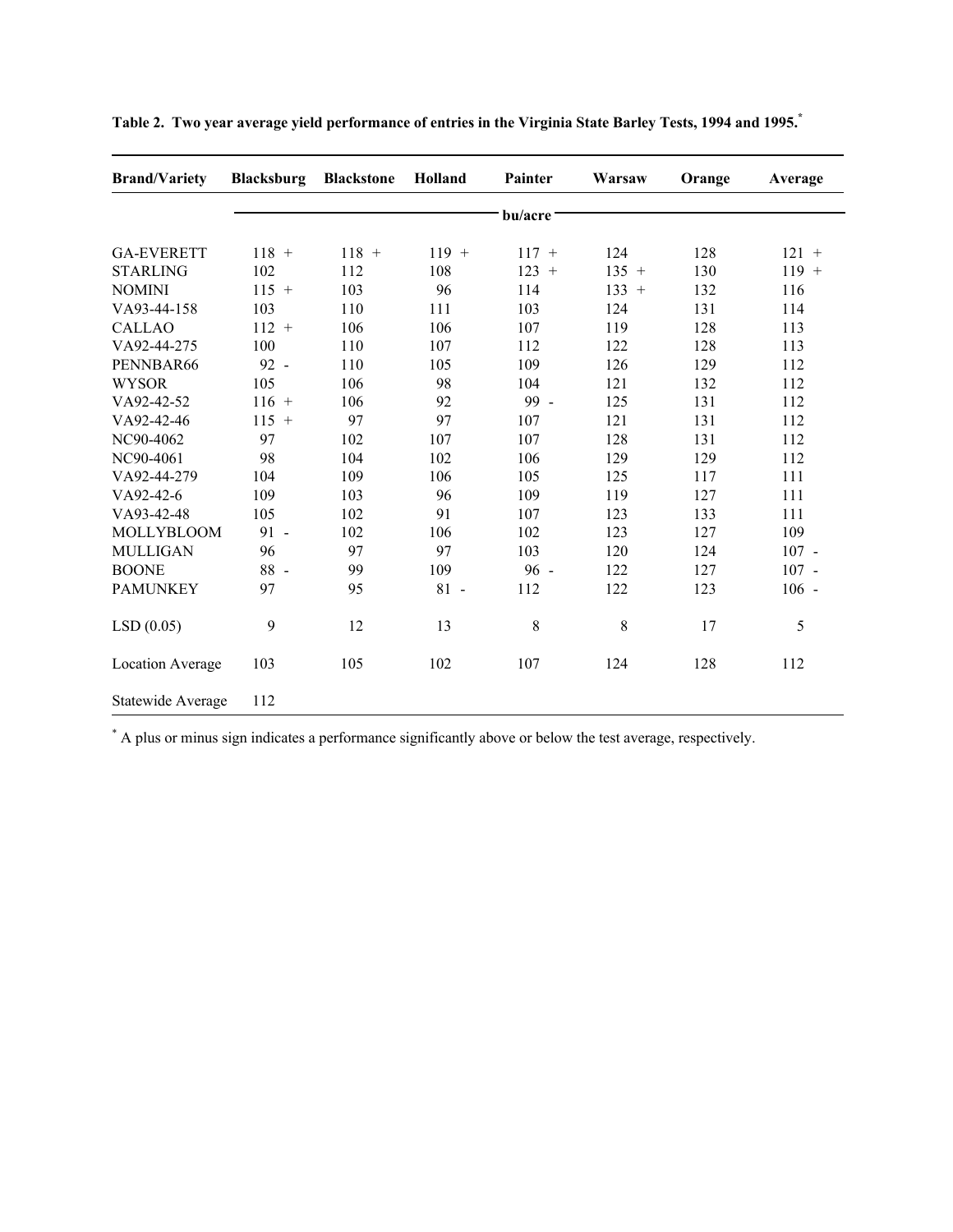| <b>Brand/Variety</b>    | <b>Blacksburg</b> | <b>Holland</b> | Painter | Warsaw  | Orange | Average |
|-------------------------|-------------------|----------------|---------|---------|--------|---------|
|                         |                   |                | bu/acre |         |        |         |
| <b>NOMINI</b>           | $122 +$           | 96             | 114     | $133 +$ | 130    | $119 +$ |
| <b>STARLING</b>         | 107               | 105            | $121 +$ | $134 +$ | 124    | $118 +$ |
| VA92-44-275             | 108               | 102            | 113     | 128     | 122    | 115     |
| <b>CALLAO</b>           | 113               | 103            | 110     | 120     | 122    | 114     |
| VA92-44-279             | 111               | 103            | 107     | 128     | 117    | 114     |
| VA92-42-46              | $120 +$           | 94             | 108     | 126     | 121    | 114     |
| VA92-42-52              | $117 +$           | 91             | 104     | 130     | 123    | 113     |
| VA92-42-6               | 109               | 96             | 113     | 124     | 118    | 112     |
| PENNBAR66               | 100               | 101            | 109     | 126     | 119    | 111     |
| <b>PAMUNKEY</b>         | 105               | $86 -$         | 114     | 126     | 117    | 110     |
| <b>WYSOR</b>            | 103               | 95             | 108     | 122     | 120    | 110     |
| <b>MOLLYBLOOM</b>       | $90 -$            | 100            | $97 -$  | 120     | 126    | $107 -$ |
| <b>MULLIGAN</b>         | $95 -$            | 93             | 102     | $117 -$ | 116    | $105 -$ |
| <b>BOONE</b>            | $86 -$            | 100            | $96 -$  | $116 -$ | 121    | $104 -$ |
| LSD(0.05)               | 8                 | 9              | 9       | 7       | 13     | 5       |
| <b>Location Average</b> | 106               | 98             | 108     | 125     | 121    | 112     |
| Statewide Average       | 112               |                |         |         |        |         |

Table 3. Three year average yield performance of entries in the Virginia State Barley Tests, 1993, 1994, and **1995. \***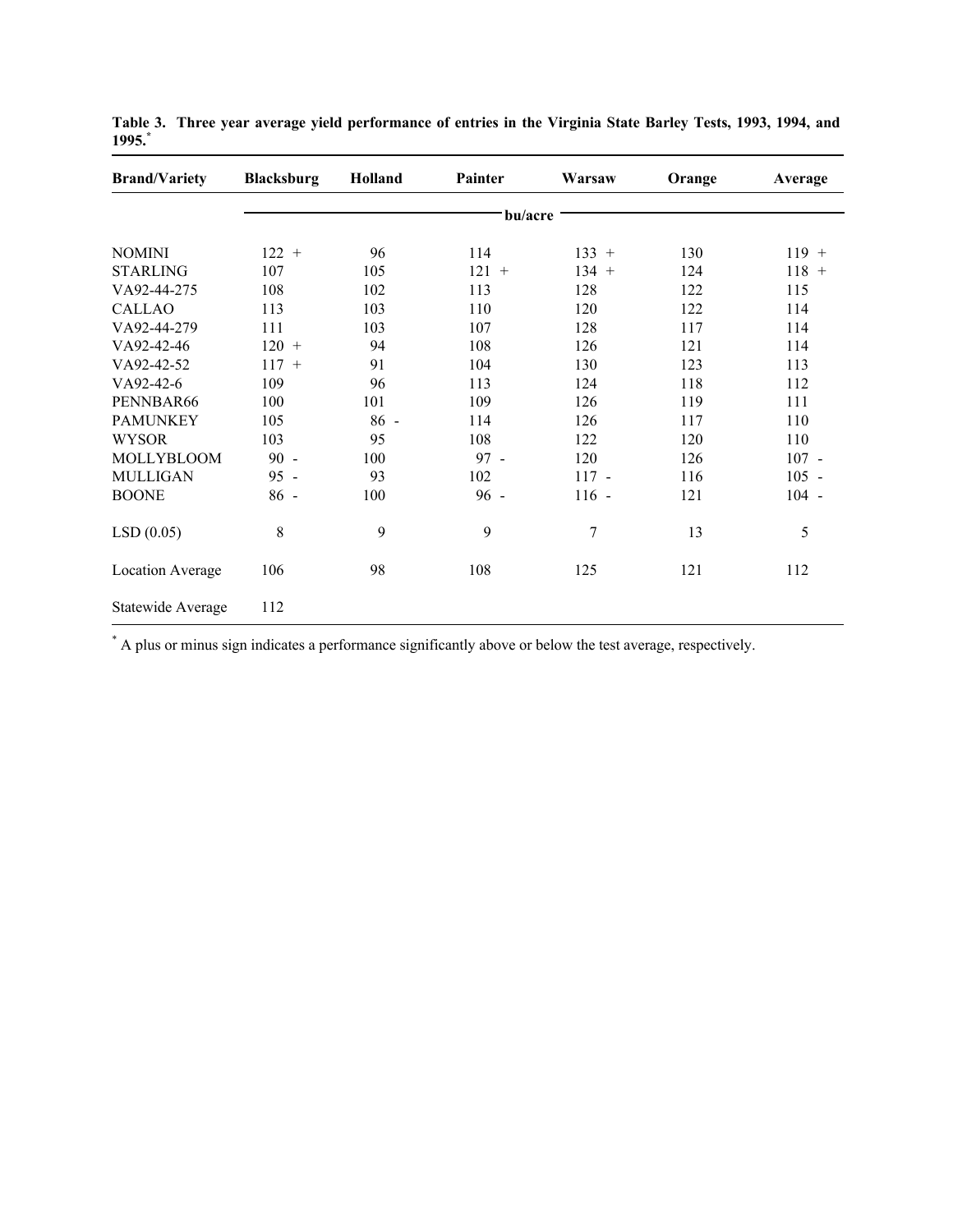| <b>Brand/Variety</b> | <b>Blacksburg</b> | <b>Blackstone</b> | Holland  | Painter  | Warsaw   | Orange   | Average  |
|----------------------|-------------------|-------------------|----------|----------|----------|----------|----------|
| <b>CALLAO</b>        | $46.3 +$          | $52.3 +$          | $49.0 +$ | $50.7 +$ | $53.8 +$ | $50.4 +$ | $50.3 +$ |
| <b>PAMUNKEY</b>      | $45.8 +$          | $49.5 +$          | $49.0 +$ | $50.0 +$ | $53.5 +$ | $49.0 +$ | $49.5 +$ |
| VA92-42-52           | 42.9              | $51.3 +$          | $50.2 +$ | $48.9 +$ | $53.1 +$ | $49.6 +$ | $49.2 +$ |
| NC90-4062            | 42.3              | $50.8 +$          | $48.4 +$ | $47.0 +$ | 48.9     | $49.6 +$ | $47.7 +$ |
| NC90-4061            | 40.6              | $51.2 +$          | 48.1     | 46.6     | 50.0     | $49.3 +$ | $47.5 +$ |
| VA94-42-88           | 42.0              | 49.2              | $48.5 +$ | $47.6 +$ | $50.4 +$ | $47.8 +$ | $47.5 +$ |
| VA92-42-46           | 44.2              | 48.2              | 47.9     | 45.9     | 49.1     | 47.0     | 47.0     |
| MOLLYBLOOM           | 41.9              | $51.3 +$          | 47.5     | $44.3 -$ | 49.0     | $49.1 +$ | 47.0     |
| <b>BOONE</b>         | 41.8              | $51.8 +$          | 47.6     | $43.7 -$ | $48.1 -$ | $48.6 +$ | 46.7     |
| <b>MULLIGAN</b>      | 40.3              | $50.4 +$          | 47.3     | $45.0 -$ | 49.3     | $48.2 +$ | 46.6     |
| VA94-42-81           | 42.4              | 49.0              | 46.8     | 45.6     | $47.8 -$ | 46.9     | 46.3     |
| VA92-44-279          | 40.2              | 48.4              | 46.6     | 46.6     | 48.7     | 46.2     | 46.0     |
| <b>WYSOR</b>         | 40.6              | 49.1              | 47.6     | 45.5     | 48.4     | 46.2     | 46.0     |
| VA93-44-158          | 40.4              | 48.2              | 46.7     | 45.8     | 49.2     | $45.5 -$ | $45.9 -$ |
| VA92-44-275          | 39.8              | 48.5              | 47.0     | 46.2     | 49.8     | $44.9 -$ | $45.9 -$ |
| VA92-42-6            | 42.1              | $47.7 -$          | $45.9 -$ | 45.3     | 48.2     | 46.3     | $45.8 -$ |
| <b>NOMINI</b>        | 43.5              | $47.0 -$          | $45.3 -$ | 45.5     | 48.4     | $45.5 -$ | $45.8 -$ |
| VA94-41-12           | 40.2              | 48.2              | 47.0     | 45.3     | 49.0     | $45.9 -$ | $45.8 -$ |
| PENNBAR66            | $38.9 -$          | $47.7 -$          | $48.2 +$ | 44.8 -   | $45.3 -$ | $48.1 +$ | $45.4 -$ |
| <b>STARLING</b>      | 41.8              | $46.7 -$          | $46.4 -$ | 44.9 -   | $47.7 -$ | 44.9 -   | $45.3 -$ |
| VA94-42-13           | 40.6              | $46.4 -$          | $45.6 -$ | $44.4 -$ | 48.5     | $44.6 -$ | $45.0 -$ |
| <b>GA-EVERETT</b>    | $38.7 -$          | $45.6 -$          | $46.0 -$ | 46.0     | 49.5     | $44.1 -$ | $45.0 -$ |
| VA93-42-48           | $40.2 -$          | $45.7 -$          | $45.0 -$ | $44.3 -$ | $46.5 -$ | $44.3 -$ | $44.3 -$ |
| LSD(0.05)            | 2.7               | 0.9               | 0.9      | 0.9      | 1.3      | 0.9      | 0.6      |
| Location Average     | 41.6              | 48.6              | 47.3     | 46.1     | 49.4     | 46.8     | 46.5     |
| Statewide Average    | 46.5              |                   |          |          |          |          |          |

Table 4. Test weight (lbs) of entries in the Virginia State Barley Test, 1994-95.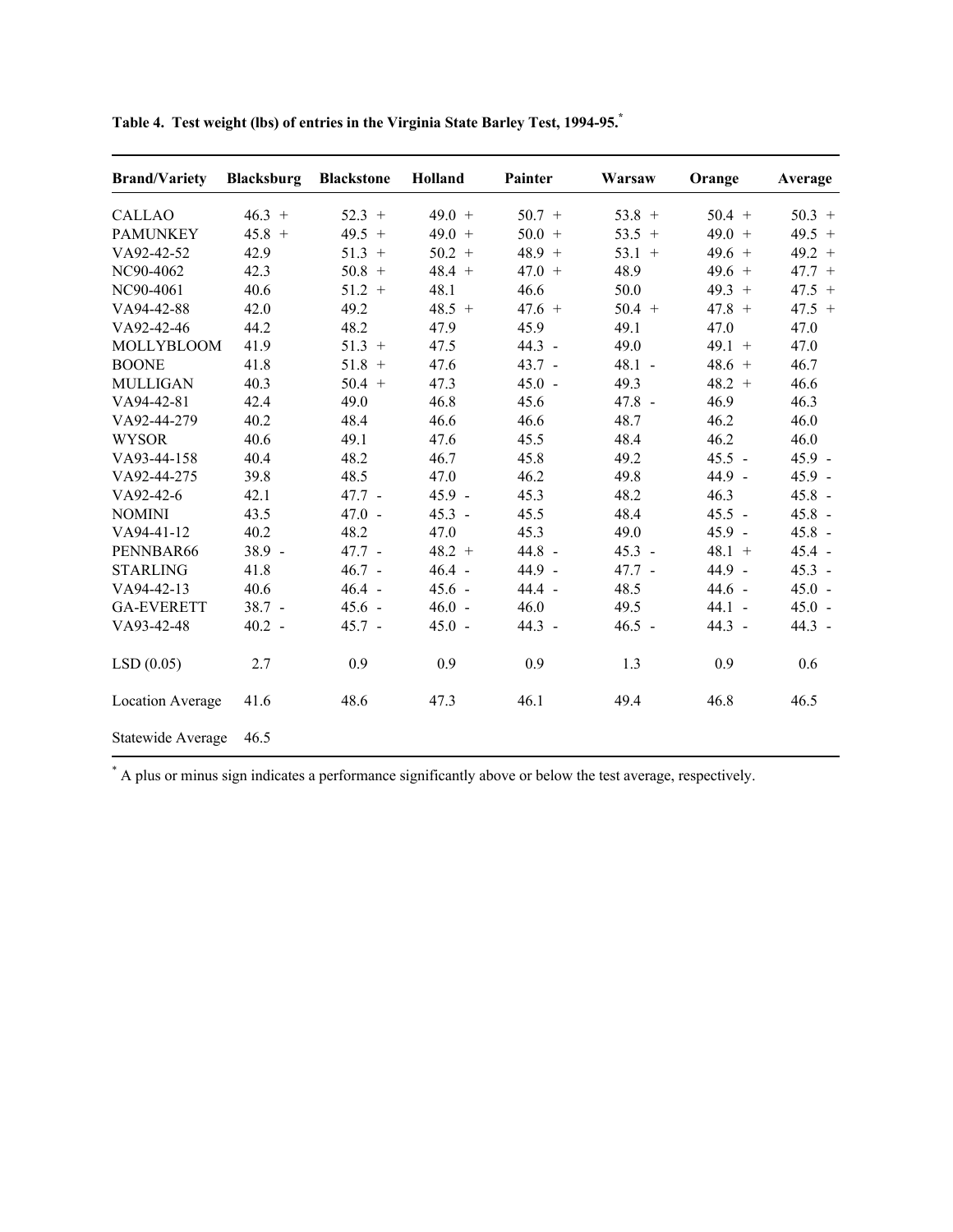| <b>Brand/Variety</b> | <b>Yield</b><br>(Bu/A) | <b>Test</b><br>Weight<br>(Lb) | Date<br><b>Headed</b><br>$(Mar 31+)$ | Height<br>$(\mathbf{In})$ | Lodging**<br>$(0.2 - 10)$ | Leaf<br><b>Rust</b><br>$(0-9)^*$ | Leaf<br><b>Blotch</b><br>$(0-9)$ | <b>BYD</b><br><b>Virus</b><br>$(0-9)$ |
|----------------------|------------------------|-------------------------------|--------------------------------------|---------------------------|---------------------------|----------------------------------|----------------------------------|---------------------------------------|
|                      | (6)                    | (6)                           | (4)                                  | (4)                       | (3)                       | (3)                              | (1)                              | (1)                                   |
| VA94-42-13           | 119                    | $45.0 -$                      | 18 -                                 | $34 -$                    | $0.5 -$                   | 5                                | $2 -$                            | 1                                     |
| VA94-42-81           | 119                    | 46.3                          | 19                                   | $36 +$                    | 1.6                       | $\overline{4}$                   | $\overline{3}$                   | 1                                     |
| <b>NOMINI</b>        | 119                    | $45.8 -$                      | $17 -$                               | $38 +$                    | 1.6                       | $\overline{4}$                   | $1 -$                            | $0 -$                                 |
| VA93-44-158          | 118                    | $45.9 -$                      | $17 -$                               | $33 -$                    | 3.0                       | $\overline{\mathbf{3}}$          | $1 -$                            | 1                                     |
| VA92-44-275          | 116                    | $45.9 -$                      | 18 -                                 | $34 -$                    | 2.5                       | $\overline{\mathbf{3}}$          | $1 -$                            | 1                                     |
| <b>GA-EVERETT</b>    | 116                    | $45.0 -$                      | $16 -$                               | 35                        | 3.5                       | $\overline{4}$                   | $1 -$                            | $0 -$                                 |
| <b>STARLING</b>      | 115                    | $45.3 -$                      | $20 +$                               | $37 +$                    | $0.7 -$                   | $2 -$                            | $2 -$                            | $0 -$                                 |
| VA94-41-12           | 115                    | $45.8 -$                      | $20 +$                               | $36 +$                    | 1.6                       | $\overline{4}$                   | $4+$                             | 1                                     |
| VA92-42-46           | 114                    | 47.0                          | 19                                   | 37<br>$+$                 | $0.2 -$                   | $1 -$                            | $6+$                             | 1                                     |
| VA94-42-88           | 114                    | $47.5 +$                      | $16 -$                               | $36 +$                    | 2.5                       | 5                                | $\overline{3}$                   | $0 -$                                 |
| VA92-44-279          | 114                    | 46.0                          | $17 -$                               | $33 -$                    | 3.0                       | $\overline{\mathbf{3}}$          | $1 -$                            | 1                                     |
| VA92-42-52           | 113                    | $49.2 +$                      | $17 -$                               | $37 +$                    | 3.8                       | 6<br>$+$                         | $2 -$                            | 1                                     |
| VA92-42-6            | 112                    | $45.8 -$                      | $17 -$                               | $36 +$                    | $0.7 -$                   | $\overline{\mathbf{3}}$          | $2 -$                            | $2 +$                                 |
| <b>CALLAO</b>        | 111                    | $50.3 +$                      | $14 -$                               | $31 -$                    | $5.0 +$                   | 3                                | $4+$                             | $\theta$<br>$\sim$                    |
| <b>WYSOR</b>         | 110                    | 46.0                          | $20 +$                               | $37 +$                    | 2.5                       | $\overline{7}$<br>$+$            | $1 -$                            | 3<br>$+$                              |
| NC90-4061            | 109                    | $47.5 +$                      | $22 +$                               | 35                        | $7.8 +$                   | $\overline{\mathcal{L}}$         | $2 -$                            | $\overline{2}$<br>$+$                 |
| VA93-42-48           | 109                    | $44.3 -$                      | $22 +$                               | $36 +$                    | $0.3 -$                   | $\overline{4}$                   | 3                                | 1                                     |
| NC90-4062            | 108                    | $47.7 +$                      | 22<br>$+$                            | 35                        | $7.0 +$                   | $\overline{4}$                   | $2 -$                            | 2<br>$+$                              |
| <b>MOLLYBLOOM</b>    | 104                    | 47.0                          | $24 +$                               | $36 +$                    | $4.9 +$                   | $\overline{\mathcal{L}}$         | $1 -$                            | $\overline{2}$<br>$+$                 |
| PENNBAR66            | 103                    | $45.4 -$                      | $24 +$                               | 35                        | 1.2                       | $2 -$                            | $2 -$                            | $\overline{2}$<br>$+$                 |
| <b>MULLIGAN</b>      | $102 -$                | 46.6                          | 19                                   | $36 +$                    | 3.1                       | 5                                | $2 -$                            | 1                                     |
| <b>PAMUNKEY</b>      | $102 -$                | $49.5 +$                      | $16 -$                               | 35                        | 3.0                       | 4                                | $2 -$                            | $\Omega$<br>$\sim$                    |
| <b>BOONE</b>         | 100                    | 46.7                          | $24 +$                               | $37 +$                    | $8.0 +$                   | 5                                | $1 -$                            | $2 +$                                 |
| LSD(0.05)            | 10                     | 0.6                           | 1                                    | 1                         | 1.6                       | 2                                | 1                                | 1                                     |
| <b>Test Average</b>  | 112                    | 46.5                          | 19                                   | 35                        | 2.7                       | $\overline{4}$                   | $\overline{3}$                   | 1                                     |

**Table 5. Summary of performance of entries in the State Barley Test, 1994-95. \***

\* The number in parentheses below column headings indicates the number of locations on which data are based. A plus or minus sign indicates a performance significantly above or below the test average, respectively.

\*\* Belgian Lodging Scale = Area x Intensity x 0.2. Area = 1-10, where 1 is barley unaffected and 10 is entire plot affected and Intensity = 1-5, where 1 is barley standing upright and 5 is barley lying totally flat.

♦ The 0-9 ratings indicate relative disease intensity where 0=none and 9=total plant infection.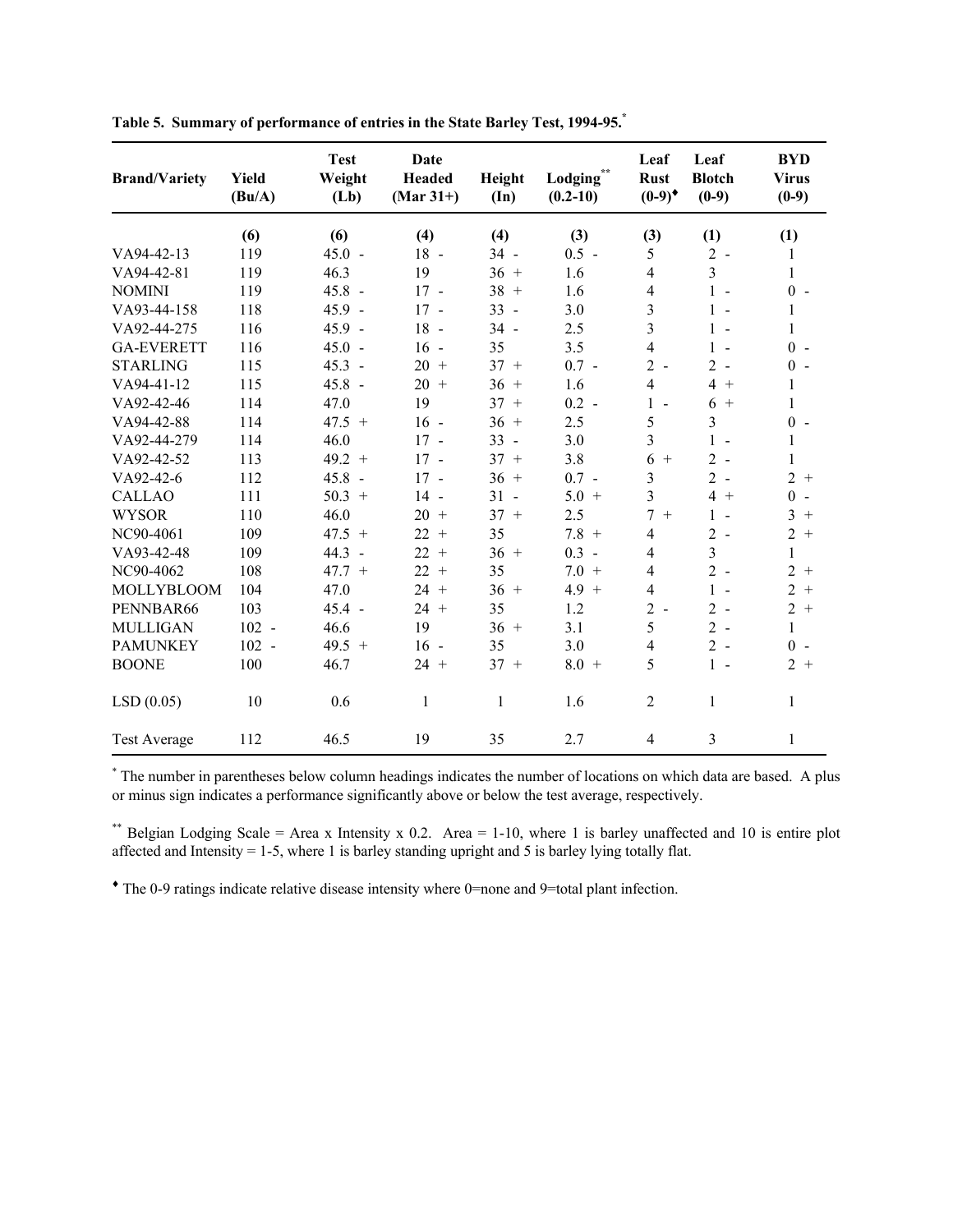| <b>Brand/Variety</b>    | <b>Blacksburg</b> | <b>Blackstone</b> | Holland | Painter          | Warsaw  | Loudoun | Orange       |        |
|-------------------------|-------------------|-------------------|---------|------------------|---------|---------|--------------|--------|
|                         | Average**         |                   |         |                  |         |         |              |        |
|                         |                   |                   |         | b <sub>u/a</sub> |         |         |              |        |
| PIONEER 2580-B          | $75 +$            | 84                | 76      | $110 +$          | $95 +$  | $90 +$  | $77 +$       | $89 +$ |
| TRICAL XT498***         | $77 +$            | $102 +$           | 75      | 94               | 90      | $90 +$  | $68 +$       | $87 +$ |
| VA94-54-479             | 67                | 82                | $89 +$  | $111 +$          | $101 +$ | 75      | $72 +$       | $87 +$ |
| NC91-1085***            | $70 +$            | 83                | $88 +$  | 97               | 89      | $87 +$  | $47 -$       | $86 +$ |
| <b>JACKSON</b>          | $74 +$            | 82                | 78      | $106 +$          | 89      | 76      | 59           | $84 +$ |
| VA93-54-429             | $82 +$            | 85                | 70      | 94               | $95 +$  | 71      | 64           | $83 +$ |
| PIONEER 2684-B          | $71 +$            | 78                | 73      | $104 +$          | 87      | 77      | 61           | $82 +$ |
| VA94-52-25              | $72 +$            | 74                | 75      | $102 +$          | $98 +$  | 72      | 42 -         | $82 +$ |
| PIONEER XW631-B         | 65                | 68                | 71      | $104 +$          | $95 +$  | 76      | 58           | 80     |
| VA92-51-12              | $71 +$            | 78                | 74      | $104 +$          | 90      | 61      | 66           | 80     |
| PIONEER 2643-B          | $69 +$            | 74                | 75      | 92               | 85      | 80      | 67           | 79     |
| PIONEER 2548-B          | $69 +$            | 69                | 70      | 98               | 87      | 79      | $70 +$       | 79     |
| VA94-52-68              | $69 +$            | 66                | $84 +$  | 95               | 88      | 71      | 61           | 79     |
| VA94-52-69              | $70 +$            | 65                | $80 +$  | 94               | $93 +$  | 70      | 59           | 79     |
| VA93-52-60              | 56                | 78                | 71      | $110 +$          | 78      | 77      | $39 -$       | 78     |
| VA94-54-549             | 67                | 67                | $81 +$  | 98               | 85      | 65      | 55           | 78     |
| <b>COKER 9835</b>       | $50 -$            | 81                | 74      | $105 +$          | 82      | 78      | 66           | 78     |
| <b>WAKEFIELD-B</b>      | 58                | 77                | $80 +$  | 95               | 85      | 75      | 48 -         | 78     |
| VA93-52-55              | 60                | 69                | 74      | 96               | $93 +$  | 69      | 57           | 77     |
| VA94-52-20              | 55                | 90                | 64      | 98               | 86      | 75      | 56           | 77     |
| <b>MADISON</b>          | 61                | 70                | 67      | $101 +$          | 89      | 66      | $27 -$       | 76     |
| <b>COKER 9803</b>       | $68 +$            | 85                | 70      | 91               | 75      | 71      | $68 +$       | 76     |
| <b>GA-GORE</b>          | 59                | 79                | 78      | 91               | 84      | 66      | 61           | 76     |
| FFR555W-B               | $68 +$            | 81                | 70      | 88               | 78      | 70      | 66           | 76     |
| VA91-51-20              | 63                | 78                | 72      | 91               | 80      | 71      | 64           | 76     |
| <b>HICKORY</b>          | 62                | 84                | 72      | 96               | 76      | 68      | 64           | 76     |
| <b>AGRIPRO ELKHART</b>  | 64                | 76                | 71      | 92               | 75      | 72      | 49 -         | 75     |
| <b>COKER 9904</b>       | $52 -$            | 79                | 74      | 99               | 82      | 63      | 65           | 75     |
| HOFFMAN 89-B            | 59                | 76                | 68      | $84 -$           | 83      | 75      | 55           | 74     |
| FFR EXP 723-B           | 55                | 70                | 78      | 92               | 78      | 65      | 54           | 73     |
| <b>SUCCESSION</b>       | $52 -$            | 76                | 72      | 90               | 79      | 70      | 55           | 73     |
| <b>SALUDA-B</b>         | 58                | 69                | 68      | 97               | 77      | 71      | 61           | 73     |
| <b>CLEMENS</b>          | 62                | 76                | 66      | $82 -$           | 76      | 75      | 58           | 73     |
| VA91-51-10              | 64                | 69                | 69      | $81 -$           | 77      | 68      | 61           | 72     |
| <b>MASSEY</b>           | $53 -$            | 73                | 72      | $85 -$           | 81      | 70      | 63           | 72     |
| <b>SAWYER</b>           | 59                | 70                | 69      | 92               | 72      | 71      | 63           | 72     |
| FFR511W                 | 56                | 67                | 64      | 99               | 80      | 68      | $50 -$       | 72     |
| <b>COKER 9543-B</b>     | 47 -              | 73                | 73      | $86 -$           | 74      | 72      | 64           | 71     |
| HOFFMAN X131            | 63                | 67                | 66      | $82 -$           | 75      | 75      | 58           | 71     |
| <b>FFR568</b>           | $50 -$            | 71                | $61 -$  | 91               | 82      | 67      | $50$ -       | 70     |
| <b>MOREY</b>            | $40 -$            | 72                | 67      | 95               | 76      | 73      | 45 -         | 70     |
| <b>SHILOH</b>           | 57                | 66                | $57 -$  | 90               | $70 -$  | 72      | 61           | $69 -$ |
| <b>FFR525-B</b>         | $54 -$            | 63                | 64      | 88               | 77      | 63      | 64           | $68 -$ |
| <b>SALUDA</b>           | 57                | 65                | $63 -$  | 88               | $77 \,$ | $60 -$  | 61           | $68 -$ |
| COKER 916               | 56                | 67                | 66      | $82 -$           | 74      | 64      | 49 -         | $68 -$ |
| FFR EXP 723             | 46 -              | 65                | 64      | $84 -$           | $71 -$  | 69      | 54           | $67 -$ |
|                         |                   |                   |         | 79 -             |         |         |              |        |
| <b>COKER 9474-B</b>     | $51 -$<br>43 -    | 67<br>62          | $62 -$  |                  | 74      | 61      | 56<br>$50 -$ | $66-$  |
| <b>GA-DOZIER</b>        |                   |                   | 72      | 88               | 80      | $52 -$  |              | $66-$  |
| LSD(0.05)               | $\tau$            | 18                | $\,8\,$ | $\tau$           | 10      | 11      | 9            | 6      |
| <b>Location Average</b> | 61                | 74                | 71      | 93               | 81      | 71      | 59           | 75     |
| Statewide Average       | 75                |                   |         |                  |         |         |              |        |

**Table 6. Yield performance of entries in the Virginia State Wheat Test, 1994-95.\***

\*\* Varieties from Orange were not included in the statewide average because barley yellow dwarf virus and other diseases were so severe that yield potential could not be evaluated.

\*\*\* These are wheat/rye crosses or triticales, not wheat varieties.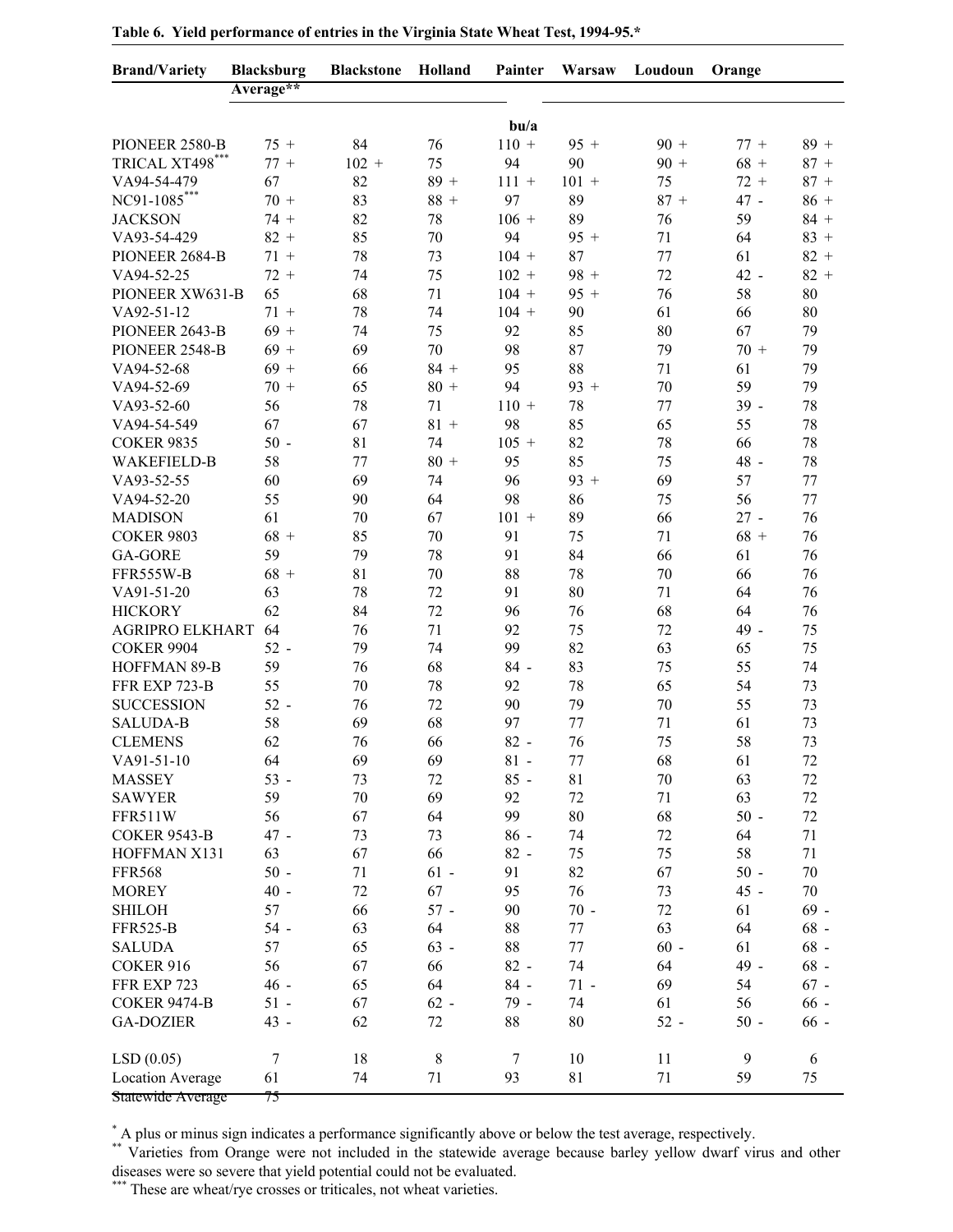| <b>Brand/Variety</b>    | <b>Blacksburg</b> | <b>Blackstone</b> | Holland | Painter | Warsaw | Loudoun |        | Orange Average <sup>+</sup> |
|-------------------------|-------------------|-------------------|---------|---------|--------|---------|--------|-----------------------------|
|                         |                   |                   |         | $b$ u/a |        |         |        |                             |
| TRICAL XT498**          | $85 +$            | $103 +$           | 78      | 89      | $92 +$ | $77 +$  | $88 +$ | $86 +$                      |
| PIONEER 2580-B          | $88 +$            | 81                | 74      | $98 +$  | $91 +$ | $78 +$  | $85 +$ | $85 +$                      |
| <b>JACKSON</b>          | $89 +$            | 80                | 76      | $97 +$  | 86     | 70      | 77     | $83 +$                      |
| VA93-52-60              | 79                | 81                | 78      | $100 +$ | 82     | $72 +$  | $69 -$ | $82 +$                      |
| VA93-54-429             | $91 +$            | 82                | 68      | 89      | 87     | 68      | 78     | $81 +$                      |
| VA92-51-12              | $85 +$            | 79                | 73      | $97 +$  | 87     | 61      | 82     | $80 +$                      |
| PIONEER 2643-B          | 80                | 80                | 73      | $92 +$  | 87     | 70      | 82     | $80 +$                      |
| VA93-52-24              | $72 -$            | 82                | 78      | 88      | 89     | 69      | 83     | 79                          |
| VA91-51-20              | 78                | 82                | 74      | 88      | 82     | 68      | $84 +$ | 79                          |
| VA93-52-55              | 74                | 76                | 76      | $93 +$  | $90 +$ | 66      | 76     | 79                          |
| <b>COKER 9835</b>       | $69 -$            | 82                | 73      | $99 +$  | 84     | 71      | $85 +$ | 79                          |
| PIONEER 2684-B          | $82 +$            | 77                | 71      | $94 +$  | 83     | 67      | 72     | 79                          |
| <b>WAKEFIELD-B</b>      | 76                | 77                | 79      | 83      | 85     | 68      | 74     | 78                          |
| FFR555W-B               | 80                | 82                | 71      | 87      | 82     | 66      | 81     | 78                          |
| VA93-54-185             | 77                | 79                | 75      | 84      | 87     | 66      | 74     | 78                          |
| PIONEER 2548-B          | $84 +$            | 71                | 70      | 85      | 84     | 68      | 79     | 77                          |
| <b>COKER 9904</b>       | $71 -$            | 80                | 76      | $92 +$  | 82     | 61      | 78     | 77                          |
| <b>HICKORY</b>          | 80                | 80                | 71      | 89      | $76 -$ | 67      | 76     | 77                          |
| VA93-54-211             | $71 -$            | 79                | 78      | 83      | 88     | 62      | 80     | 76                          |
| <b>GA-GORE</b>          | 77                | 80                | 78      | $77 -$  | 83     | 66      | 82     | 76                          |
| VA93-52-11              | $84 +$            | 74                | 71      | $81 -$  | 77     | $72 +$  | 82     | 76                          |
| <b>MADISON</b>          | 77                | 74                | 69      | 86      | 86     | 63      | $61 -$ | 76                          |
| <b>SALUDA-B</b>         | 78                | 72                | 68      | 90      | 80     | 67      | 78     | 76                          |
| VA93-52-23              | $70 -$            | 76                | 73      | 85      | 83     | 66      | 76     | 75                          |
| VA93-54-258             | $82 +$            | 75                | 66      | 85      | 79     | 61      | 76     | 75                          |
| VA91-51-10              | 78                | 72                | 73      | 83      | 81     | 66      | 76     | 75                          |
| <b>COKER 9543-B</b>     | $69 -$            | 76                | 71      | 87      | 78     | 67      | 79     | 75                          |
| <b>COKER 9803</b>       | 77                | 77                | 69      | 84      | 74 -   | 64      | 74     | 74 -                        |
| <b>MASSEY</b>           | $70 -$            | 76                | 72      | $82 -$  | 78     | 63      | 74     | 73 -                        |
| FFR511W                 | $72 -$            | 70                | 68      | 86      | 79     | $60 -$  | 70     | $72 -$                      |
| HOFFMAN 89-B            | $71 -$            | 70                | 66      | 78 -    | 80     | 66      | $67 -$ | $72 -$                      |
| COKER 916               | $72 -$            | 72                | 70      | $77 -$  | 74 -   | 61      | $69 -$ | $71 -$                      |
| <b>FFR568</b>           | $63 -$            | 69                | 66      | $82 -$  | 80     | 62      | 71     | $70 -$                      |
| <b>SALUDA</b>           | 76                | $66 -$            | 65      | 79 -    | 74 -   | 59 -    | 77     | $70 -$                      |
| LSD(0.05)               | 5                 | 11                | $\,8\,$ | 5       | $\tau$ | 6       | $\tau$ | 3                           |
| <b>Location Average</b> | 77                | 77                | 72      | 87      | 83     | 66      | 77     | 77                          |
| Statewide Average       | 77                |                   |         |         |        |         |        |                             |

"Table 7. Two year average yield performance of entries in the Virginia State Wheat Tests, 1994 and 1995

\*\* This is a wheat/rye cross or triticale, not a wheat variety.

♦ Varieties from Orange were not included in the statewide average because barley yellow dwarf virus and other diseases were so severe in 1995 that yield potential could not be evaluated.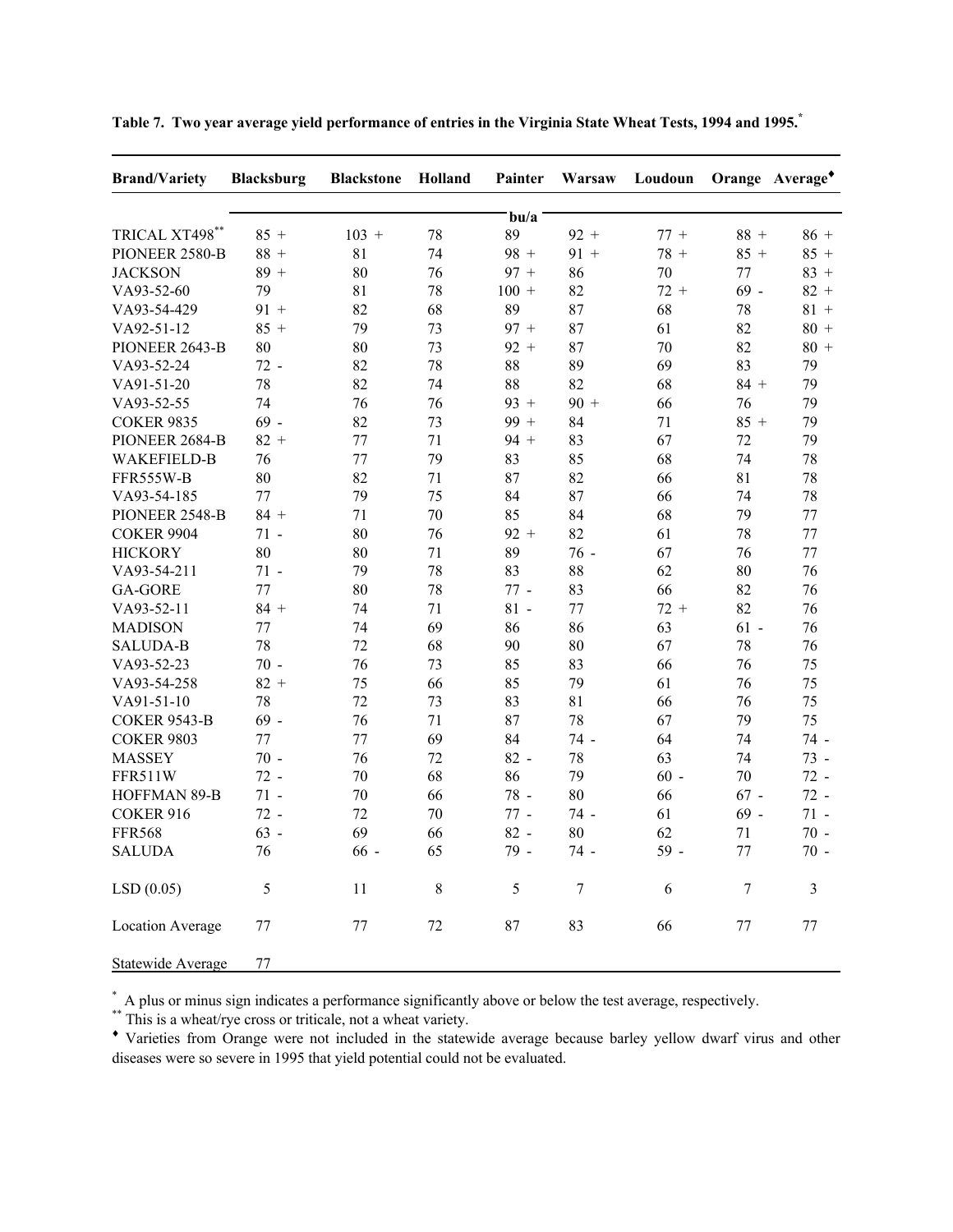| <b>Brand/Variety</b> |                | <b>Blacksburg Blackstone</b> | Holland | Painter          | Warsaw | Orange <sup>+</sup> | Average        |
|----------------------|----------------|------------------------------|---------|------------------|--------|---------------------|----------------|
|                      |                |                              |         | b <sub>u/a</sub> |        |                     |                |
| PIONEER 2580-B       | $92 +$         | 78                           | 72      | $96 +$           | $94 +$ | 87                  | $87 +$         |
| <b>JACKSON</b>       | $93 +$         | 77                           | 75      | $96 +$           | $92 +$ | 82                  | $87 +$         |
| VA92-51-12           | $89 +$         | 75                           | 74      | $96 +$           | $94 +$ | 87                  | $86 +$         |
| FFR555W-B            | $86 +$         | 78                           | 73      | 86               | $91 +$ | $88 +$              | $83 +$         |
| <b>COKER 9835</b>    | $76 -$         | 77                           | 72      | $93 +$           | 89     | $88 +$              | 82             |
| PIONEER 2684-B       | $87 +$         | 74                           | 69      | $91 +$           | 88     | 83                  | 82             |
| PIONEER 2548-B       | $89 +$         | 70                           | 71      | 85               | 89     | 86                  | 82             |
| <b>WAKEFIELD-B</b>   | 81             | 73                           | $77 +$  | 84               | 89     | 81                  | 81             |
| VA91-51-20           | 84             | 77                           | 74      | 83               | 86     | 86                  | 81             |
| <b>GA-GORE</b>       | 80             | 77                           | 76      | 78 -             | 87     | 86                  | 80             |
| <b>HICKORY</b>       | 83             | 75                           | 72      | 87               | $80 -$ | 80                  | 80             |
| <b>MADISON</b>       | 84             | 70                           | 68      | 85               | 90     | $71 -$              | 80             |
| <b>SALUDA-B</b>      | 84             | 69                           | 69      | 88               | 87     | 85                  | 80             |
| <b>COKER 9904</b>    | $75 -$         | 76                           | 73      | 86               | 84     | 81                  | 79             |
| VA91-51-10           | 83             | 69                           | 72      | 83               | 87     | 82                  | 79             |
| <b>COKER 9803</b>    | 84             | 73                           | 67      | 82               | $81 -$ | 82                  | 78             |
| <b>COKER 9543-B</b>  | 74 -           | 74                           | 70      | 83               | $80 -$ | 81                  | $76 -$         |
| <b>MASSEY</b>        | 73 -           | 70                           | 70      | $80 -$           | 79 -   | 77                  | $75 -$         |
| FFR511W              | 78 -           | $64 -$                       | 67      | 82               | $81 -$ | $76 -$              | $75 -$         |
| COKER 916            | $76 -$         | 68                           | 68      | $77 -$           | 78 -   | $76 -$              | 74 -           |
| <b>SALUDA</b>        | 80             | 66                           | $63 -$  | 79 -             | $80 -$ | 83                  | 74 -           |
| <b>FFR568</b>        | $71 -$         | 67                           | 66      | 79 -             | 84     | $76 -$              | 74 -           |
| LSD(0.05)            | $\overline{4}$ | 9                            | 6       | $\overline{4}$   | 5      | 6                   | $\overline{3}$ |
| Location Average     | 82             | 73                           | 71      | 85               | 86     | 82                  | 80             |
| Statewide Average    | 80             |                              |         |                  |        |                     |                |

Table 8. Three year average yield performance of entries in the Virginia State Wheat Tests, 1993, 1994, and **1995. \***

♦ Varieties from Orange were not included in the statewide average because barley yellow dwarf virus and other diseases were so severe in 1995 that yield potential could not be evaluated.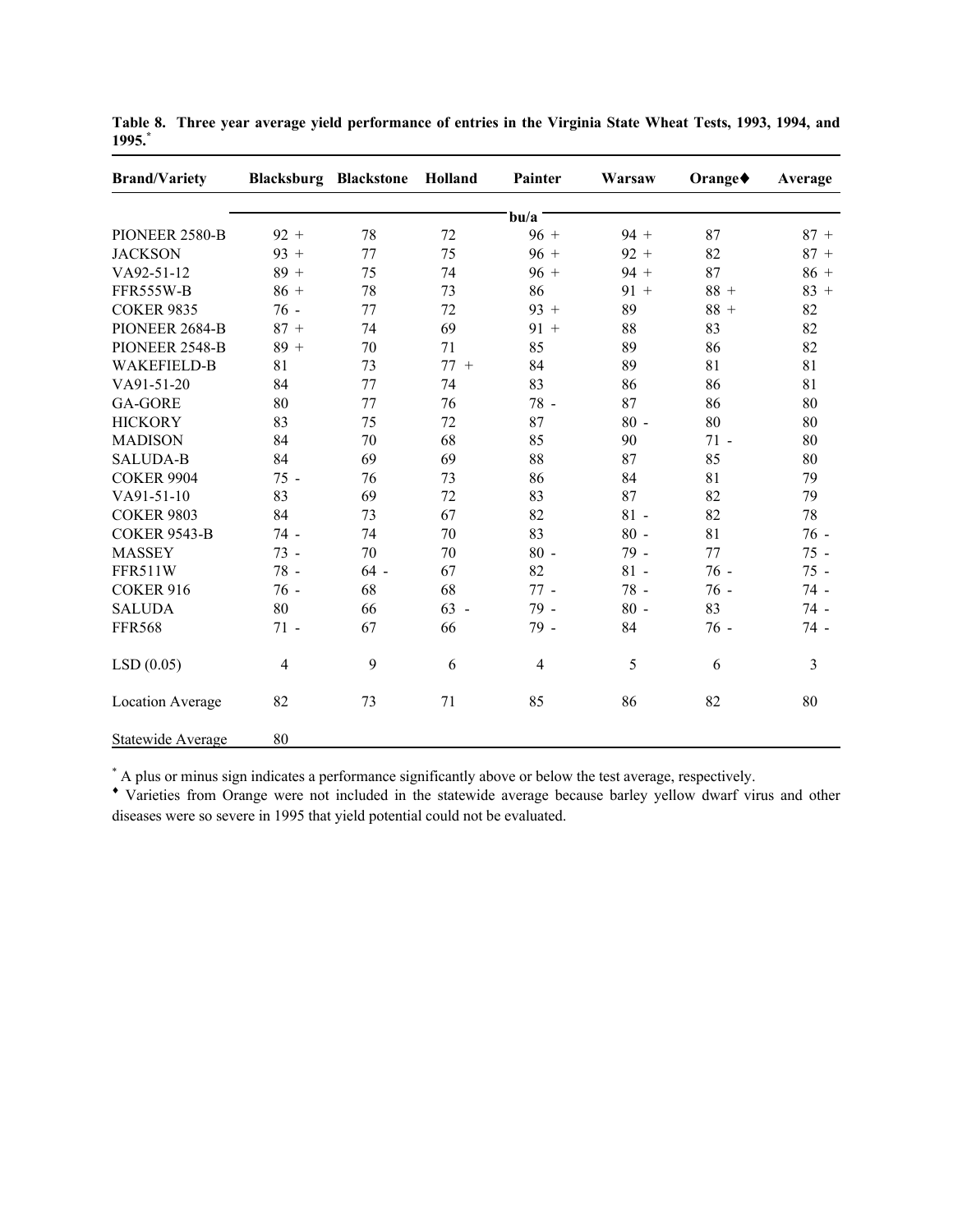| <b>Brand/Variety</b>        | <b>Blacksburg</b> | <b>Blackstone</b> | Holland      | Painter      | Warsaw   | Loudoun          | Orange   |          |
|-----------------------------|-------------------|-------------------|--------------|--------------|----------|------------------|----------|----------|
|                             | Average**         |                   |              |              |          |                  |          |          |
|                             |                   |                   |              | lbs          |          |                  |          |          |
| <b>SUCCESSION</b>           | $57.0 +$          | $60.3 +$          | $58.9 +$     | $59.3 +$     | $61.9 +$ | $57.6 +$         | $57.0 +$ | $59.1 +$ |
| HOFFMAN 89-B                | $57.0 +$          | $60.3 +$          | $58.4 +$     | $59.0 +$     | $62.1 +$ | $57.7 +$         | $56.8 +$ | $59.0 +$ |
| VA93-54-429                 | $58.3 +$          | $59.8 +$          | $58.0 +$     | $59.0 +$     | $62.2 +$ | $57.3 +$         | 56.1     | $59.0 +$ |
| VA91-51-20                  | 55.3              | $59.4 +$          | $58.5 +$     | $58.5 +$     | $61.7 +$ | $57.1 +$         | 55.2     | $58.4 +$ |
| <b>COKER 9803</b>           | 55.7              | $59.3 +$          | $58.4 +$     | 58.2         | $61.7 +$ | $56.9 +$         | $57.3 +$ | $58.3 +$ |
| <b>COKER 9474-B</b>         | $57.1 +$          | 58.6              | $58.3 +$     | 57.7         | $61.1 +$ | $56.7 +$         | 51.4     | $58.3 +$ |
| PIONEER 2684-B              | $57.4 +$          | 58.1              | $57.9 +$     | $59.1 +$     | $60.9 +$ | $55.6 +$         | 55.4     | $58.2 +$ |
| <b>SALUDA</b>               | 55.0              | $59.9 +$          | $57.8 +$     | 58.0         | $62.0 +$ | $56.7 +$         | $57.1 +$ | $58.2 +$ |
| AGRIPRO ELKHART 57.3 +      |                   | $59.5 +$          | $57.6 +$     | 57.9         | $61.0 +$ | $55.8 +$         | $56.7 +$ | $58.1 +$ |
| <b>SALUDA-B</b>             | 55.1              | 58.1              | $57.8 +$     | $58.9 +$     | $61.6 +$ | $56.3 +$         | $56.8 +$ | $57.9 +$ |
| VA93-52-60                  | $56.9 +$          | $59.3 +$          | $57.6 +$     | 58.0         | 60.6     | 55.3             | 54.4     | $57.9 +$ |
| VA94-52-68                  | 55.6              | 59.0              | 57.2         | 57.5         | $61.1 +$ | $56.4 +$         | 54.9     | $57.8 +$ |
| VA92-51-12                  | 53.5              | 58.8              | $57.8 +$     | $58.5 +$     | $60.9 +$ | $55.8 +$         | 55.6     | 57.5     |
| VA91-51-10                  | 54.8              | 58.2              | 56.9         | 57.7         | $60.8 +$ | $57.0 +$         | 55.9     | 57.5     |
| VA93-52-55                  | 55.5              | 59.1              | 56.4         | $58.8 +$     | $60.7 +$ | 55.1             | 55.4     | 57.5     |
| <b>JACKSON</b>              | 52.8              | 59.0              | $57.5 +$     | $58.4 +$     | $61.4 +$ | $55.8 +$         | 56.1     | 57.4     |
| VA94-52-69                  | $55.8 +$          | 58.4              | 56.8         | 56.8         | $61.2 +$ | $55.8 +$         | 54.5     | 57.4     |
| VA94-54-549                 | 53.5              | $59.4 +$          | 57.3         | $58.9 +$     | $60.7 +$ | 55.3             | 53.8     | 57.4     |
| <b>MASSEY</b>               | 55.0              | 57.6              | $57.8 +$     | 57.1         | 60.4     | $56.1 +$         | 55.2     | 57.3     |
| <b>CLEMENS</b>              | $56.1 +$          | 57.9              | $57.9 +$     | 55.7         | $60.7 +$ | $55.6 +$         | 55.1     | 57.3     |
| VA94-54-479                 | 54.5              | 58.1              | 56.9         | $58.6 +$     | $60.8 +$ | 55.4             | 56.1     | 57.3     |
| <b>FFR525-B</b>             | 54.2              | $59.3 +$          | $57.7 +$     | 57.7         | $60.7 +$ | $54.3 -$         | 54.5     | 57.2     |
| <b>COKER 9543-B</b>         | 54.8              | $56.3 -$          | 57.0         | 57.4         | 60.4     | $56.1 +$         | 56.4     | 57.0     |
| VA94-52-25                  | 55.0              | 57.5              | 55.9         | 57.4         | 59.9     | 55.0             | 54.2     | 56.8     |
| <b>MADISON</b>              | $56.0 +$          | 56.7              | 56.7         | 56.9         | $59.2 -$ | 54.5             | 54.6     | 56.7     |
| <b>FFR568</b>               | 54.0              | 58.1              | 56.3         | 56.3         | 59.8     | 55.3             | 54.8     | 56.6     |
| HOFFMAN X131                | 54.9              | 57.8              | 56.0         | 56.1         | 59.8     | 55.3             | 53.7     | 56.6     |
| PIONEER 2643-B              | 53.8              | 57.9              | 56.4         | 56.6         | 60.0     | 55.4             | 55.3     | 56.6     |
| <b>WAKEFIELD-B</b>          | 54.8              | 58.6              | 56.2         | 55.7         | $59.1 -$ | 55.1             | 55.9     | 56.5     |
| COKER 916                   | 53.7              |                   |              |              |          | 54.8             | 55.8     |          |
| <b>GA-DOZIER</b>            |                   | 58.2<br>58.3      | 56.7<br>57.2 | 56.0         | 60.1     |                  | $49.9 -$ | 56.5     |
|                             | 54.0              |                   |              | 56.8         | 60.5     | $52.4 -$<br>55.3 |          | 56.5     |
| <b>HICKORY</b>              | 53.5              | 56.9              | 57.0<br>55.9 | 55.8<br>56.3 | 59.7     |                  | 55.8     | 56.3     |
| PIONEER 2548-B              | 54.6              | 56.6              |              |              | $59.3 -$ | $54.2 -$         | 54.0     | 56.1     |
| FFR555W-B                   | 53.9              | 58.3              | $55.1 -$     | 55.8         | $59.3 -$ | 54.9             | $56.6 +$ | 56.1     |
| <b>SHILOH</b>               | 54.2              | 56.6              | 56.3         | 56.4         | $59.0 -$ | $54.4 -$         | 54.9     | 56.1     |
| PIONEER 2580-B              | 54.5              | 56.5              | $55.5 -$     | 56.2         | 59.4     | $53.7 -$         | 54.6     | 56.0     |
| GA-GORE                     | $52.5 -$          | 57.2              | 57.3         | 56.6         | 59.5     | $53.4 -$         | 52.2     | 56.0     |
| <b>COKER 9835</b>           | $50.8 -$          | 57.4              | 56.3         | 57.3         | 59.8     | 55.0             | 55.6     | 56.0     |
| PIONEER XW631-B             | 52.9              | 56.8              | 56.3         | 55.6         | 59.7     | $53.4 -$         | 55.7     | $55.7 -$ |
| FFR EXP 723-B               | $52.3 -$          | 56.9              | 56.3         | 55.7         | 59.7     | $53.3 -$         | 53.9     | $55.6 -$ |
| <b>FFR511W</b>              | 54.4              | $56.0 -$          | $55.6 -$     | 56.1         | $58.2 -$ | $52.8 -$         | $52.1 -$ | $55.5 -$ |
| FFR EXP 723                 | $52.1 -$          | $55.8 -$          | $55.8 -$     | 55.4         | 59.5     | $54.0 -$         | 52.6     | $55.4 -$ |
| <b>SAWYER</b>               | 53.8              | 56.8              | $55.0 -$     | 55.3         | $58.0 -$ | $53.9 -$         | 53.8     | $55.4 -$ |
| <b>COKER 9904</b>           | $52.6 -$          | 57.6              | 56.3         | $53.4 -$     | $58.8 -$ | $53.5 -$         | 55.5     | $55.3 -$ |
| VA94-52-20                  | $50.0 -$          | $56.2 -$          | $55.8 -$     | $55.1 -$     | $57.6 -$ | $52.7 -$         | $47.3 -$ | $54.5 -$ |
| <b>MOREY</b>                | $52.5 -$          | $56.3 -$          | $54.6 -$     | $53.7 -$     | $57.8 -$ | $51.9 -$         | $47.3 -$ | $54.4 -$ |
| $NC91-1085***$              | $45.9 -$          | $49.0 -$          | $50.5 -$     | $49.9 -$     | $53.5 -$ | $49.8 -$         | $39.1 -$ | $49.8 -$ |
| TRICAL $\text{XT498}^{***}$ | $45.3 -$          | $49.2 -$          | $46.5 -$     | $47.7 -$     | $52.2 -$ | $44.3 -$         | $45.4 -$ | $47.5 -$ |
| LSD(0.05)                   | 1.6               | 1.5               | 0.8          | 1.6          | 0.7      | 0.6              | 2.2      | 0.9      |
| <b>Location Average</b>     | 54.2              | 57.8              | 56.6         | 56.8         | 60.0     | 55.0             | 54.3     | 56.7     |
| Statewide Average           | 56.7              |                   |              |              |          |                  |          |          |

Table 9. Test weight of entries in the Virginia State Wheat Test, 1994-95.\*

\*A plus or minus sign indicates a performance significantly above or below the test average, respectively.<br>\*\* Varieties from Orange were not included in the statewide average because barley yellow dwarf virus and other<br>dis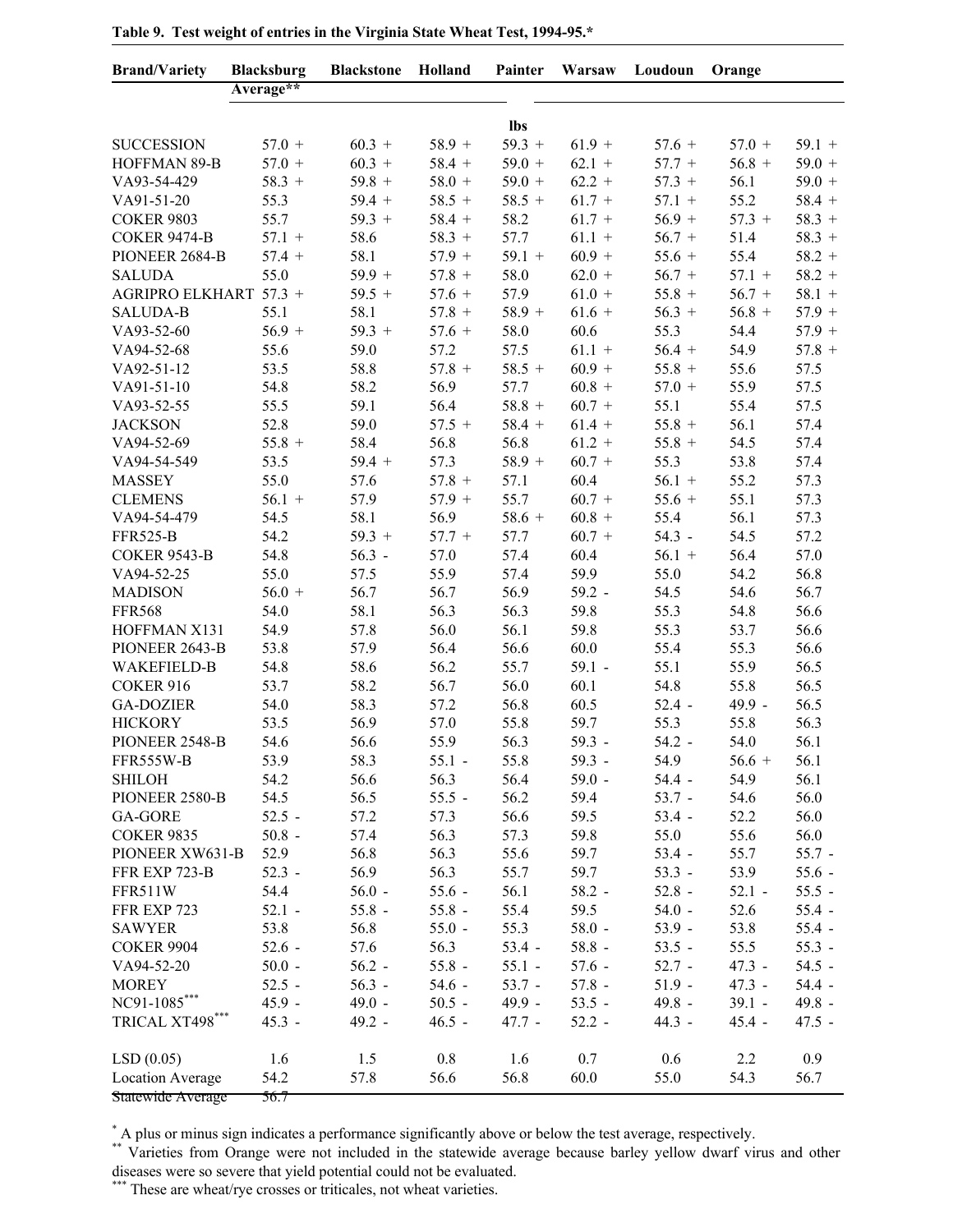|                        |        |                  |             |               |            |               |                       | Septoria       |                  |                |
|------------------------|--------|------------------|-------------|---------------|------------|---------------|-----------------------|----------------|------------------|----------------|
|                        |        | <b>Test</b>      | Date        |               |            | Powdery       | Leaf                  | Leaf           | Glume            | <b>BYD</b>     |
| <b>Brand/Variety</b>   | Yield  | Weight           | Headed      | Height        | Lodging**  | <b>Mildew</b> | <b>Rust</b>           | <b>Blotch</b>  | <b>Blotch</b>    | <b>Virus</b>   |
|                        | (Bu/A) | (Lb)             | $(Mar 31+)$ | $(\text{In})$ | $(0.2-10)$ | $(0-9)^*$     | $(0-9)$               | $(0-9)$        | $(0-9)$          | $(0-9)$        |
|                        | (6)    | (6)              | (4)         | (5)           | (2)        | (3)           | (3)                   | (1)            | (1)              | (3)            |
| PIONEER 2580-B         | $89 +$ | 56.0             | $27 -$      | $33 -$        | 1.2        | $\mathbf{1}$  | 3                     | $5+$           | $3+$             | $\overline{4}$ |
| TRICAL XT498**         | $87 +$ | $47.5 -$         | $22 -$      | $39 +$        | 0.9        | $0 -$         | $4 +$                 | $6+$           | $5+$             | $\overline{4}$ |
| VA94-54-479            | $87 +$ | 57.3             | $28 -$      | $32 -$        | 2.0        | $0 -$         | $1 -$                 | $\mathfrak{Z}$ | $3+$             | $\overline{4}$ |
| NC91-1085**            | $86 +$ | 49.8 -           | $22 -$      | $41 +$        | 2.2        | $0 -$         | $0 -$                 | $2 -$          | $3+$             | $3 -$          |
| <b>JACKSON</b>         | $84 +$ | 57.4             | 29          | $36 +$        | $3.5 +$    | 1             | 3                     | $2 -$          | $1 -$            | $\overline{4}$ |
| VA93-54-429            | $83 +$ | $59.0 +$         | $31 +$      | 34            | 1.4        | $0 -$         | 3                     | $2 -$          | $\overline{c}$   | $1 -$          |
| PIONEER 2684-B         | $82 +$ | $58.2 +$         | $27 -$      | $33 -$        | $0.3 -$    | 1             | $4 +$                 | $2 -$          | $1 -$            | $\overline{4}$ |
| VA94-52-25             | $82 +$ | 56.8             | $30 +$      | $33 -$        | 1.3        | $\mathbf{1}$  | $1 -$                 | 3              | $4+$             | $3 -$          |
| PIONEER XW631-B        | 80     | $55.7 -$         | $25 -$      | $31 -$        | 1.4        | $0 -$         | $1 -$                 | $4+$           | $\overline{c}$   | $\overline{4}$ |
| VA92-51-12             | 80     | 57.5             | 29          | $36 +$        | $3.2 +$    | $\mathbf{1}$  | 3                     | $\mathfrak{Z}$ | $1 -$            | $3 -$          |
| PIONEER 2548-B         | 79     | 56.1             | 29          | $33 -$        | 0.8        | $\mathbf{1}$  | 3                     | $5+$           | $3 +$            | $\overline{4}$ |
| VA94-52-69             | 79     | 57.4             | $30 +$      | 34            | 2.1        | $2 +$         | $1 -$                 | 3              | $\boldsymbol{2}$ | $3 -$          |
| VA94-52-68             | 79     | $57.8 +$         | 29          | $35 +$        | 2.5        | $2 +$         | $1 -$                 | $4 +$          | $\overline{c}$   | $\overline{4}$ |
| PIONEER 2643-B         | 79     | 56.6             | $28 -$      | $29 -$        | 0.5        | $0 -$         | $2 -$                 | $4 +$          | $3 +$            | $\overline{4}$ |
| VA94-54-549            | 78     | 57.4             | 29          | $33 -$        | $3.2 +$    | 1             | $1 -$                 | $4 +$          | $3+$             | $\overline{4}$ |
| <b>WAKEFIELD-B</b>     | 78     | 56.5             | $30 +$      | $38 +$        | 1.5        | $2 +$         | $4 +$                 | $4 +$          | $4+$             | $5+$           |
| <b>COKER 9835</b>      | 78     | 56.0             | 29          | $31 -$        | $3.5 +$    | $\mathbf{1}$  | $1 -$                 | $\mathfrak{Z}$ | $3 +$            | $\overline{4}$ |
| VA93-52-60             | 78     | $57.9 +$         | $26 -$      | 34            | 0.9        | $\mathbf{1}$  | $4 +$                 | $4 +$          | $\overline{c}$   | $5+$           |
| VA93-52-55             | 77     | 57.5             | 29          | $32 -$        | 0.8        | $0 -$         | $2 -$                 | $4 +$          | $3 +$            | $5+$           |
| VA94-52-20             | 77     | $54.5 -$         | $26 -$      | 34            | 3.1        | 1             | $6 +$                 | $2 -$          | $4 +$            | $5+$           |
| GA-GORE                | 76     | 56.0             | $26 -$      | $33 -$        | $4.6 +$    | $0 -$         | $2 -$                 | 3              | $\overline{c}$   | $\overline{4}$ |
| <b>COKER 9803</b>      | 76     | $58.3 +$         | $28 -$      | $33 -$        | 2.7        | 1             | 3                     | $4 +$          | $\overline{c}$   | $\overline{4}$ |
| <b>MADISON</b>         | 76     | 56.7             | $27 -$      | $35 +$        | 1.2        | $2 +$         | 5<br>$\,$ + $\,$      | $2 -$          | $\overline{c}$   | $3 -$          |
| FFR555W-B              | 76     | 56.1             | $31 +$      | $35 +$        | 0.7        | $2 +$         | 5<br>$+$              | $2 -$          | $\overline{2}$   | $\overline{4}$ |
| VA91-51-20             | 76     | $58.4 +$         | 29          | 34            | 2.5        | $0 -$         | $\overline{4}$<br>$+$ | $4 +$          | $3 +$            | $5+$           |
|                        |        |                  |             | $36 +$        |            |               | $5 +$                 |                |                  | $3 -$          |
| <b>HICKORY</b>         | 76     | 56.3<br>$58.1 +$ | $26 -$      |               | $2.0$      | $2 +$<br>$3+$ | $2 -$                 | $\mathfrak{Z}$ | $3+$             |                |
| <b>AGRIPRO ELKHART</b> | 75     |                  | 29          | $38 +$        | 0.9        |               |                       | 3              | $3+$             | $\overline{4}$ |
| <b>COKER 9904</b>      | 75     | $55.3 -$         | $28 -$      | $35 +$        | $3.2 +$    | 1             | $0 -$                 | $2 -$          | $\overline{c}$   | $5+$           |
| HOFFMAN 89-B           | 74     | $59.0 +$         | $32 +$      | $37 +$        | 1.3        | $\mathbf{1}$  | $4 +$                 | $\mathfrak{Z}$ | $\overline{c}$   | $\overline{4}$ |
| <b>SUCCESSION</b>      | 73     | $59.1 +$         | $31 +$      | $36 +$        | 2.8        | 1             | 3                     | 3              | $\overline{c}$   | $\overline{4}$ |
| <b>CLEMENS</b>         | 73     | 57.3             | $34 +$      | $37 +$        | 2.3        | $4+$          | $1 -$                 | 3              | $\overline{2}$   | $3 -$          |
| <b>SALUDA-B</b>        | 73     | $57.9 +$         | 29          | 34            | 1.3        | $4 +$         | $4+$                  | 3              | $\overline{c}$   | $5+$           |
| FFR EXP 723-B          | $73\,$ | $55.6 -$         | $28 -$      | $31 -$        | 1.6        | $2+$          | $2 -$                 | 3              | $3 +$            | 4              |
| MASSEY                 | $72\,$ | 57.3             | $28 -$      | $37 +$        | $4.1 +$    | 1             | $8 +$                 | $\mathfrak{Z}$ | $4 +$            | $\overline{4}$ |
| FFR511W                | $72\,$ | $55.5 -$         | $28 -$      | 34            | $0.8\,$    | $\mathbf{1}$  | 3                     | $2 -$          | $4 +$            | $\overline{4}$ |
| <b>SAWYER</b>          | $72\,$ | $55.4 -$         | 29          | 34            | $1.0\,$    | $\mathbf{1}$  | 3                     | $2 -$          | $\overline{c}$   | $5+$           |
| VA91-51-10             | $72\,$ | 57.5             | $31 +$      | $36 +$        | 2.4        | $\mathbf{1}$  | $4 +$                 | $2 -$          | $1 -$            | 4              |
| <b>COKER 9543-B</b>    | 71     | 57.0             | $28 -$      | $33 -$        | 1.3        | $\mathbf{1}$  | 3                     | $\mathfrak{Z}$ | $\overline{c}$   | $\overline{4}$ |
| HOFFMAN X131           | 71     | 56.6             | 29          | $36 +$        | 1.8        | $3 +$         | $4+$                  | $4+$           | $3 +$            | $6+$           |
| <b>FFR568</b>          | $70\,$ | 56.6             | $30 +$      | $36 +$        | 1.3        | $2+$          | $6+$                  | 3              | $3 +$            | 4              |
| <b>MOREY</b>           | $70\,$ | $54.4 -$         | $26 -$      | $33 -$        | $0.3 -$    | $0 -$         | $0 -$                 | $6+$           | $3 +$            | $6+$           |
| SHILOH                 | $69 -$ | 56.1             | $31 +$      | $33 -$        | $0.7\,$    | $6+$          | $1 -$                 | $\overline{3}$ | $\overline{c}$   | $\overline{4}$ |
| <b>SALUDA</b>          | $68 -$ | $58.2 +$         | 29          | 34            | 2.1        | $4 +$         | $4 +$                 | $4+$           | $\overline{c}$   | $5+$           |
| COKER 916              | $68 -$ | 56.5             | $27 -$      | $35 +$        | 2.2        | $\mathbf{1}$  | $5 +$                 | 3              | $4 +$            | $5+$           |
| <b>FFR525-B</b>        | $68 -$ | 57.2             | $28\,$ -    | $36 +$        | 2.6        | $6+$          | 3                     | $4+$           | $3 +$            | $5+$           |
| FFR EXP 723            | $67 -$ | $55.4 -$         | $28 -$      | $30 -$        | 2.1        | $\mathbf{1}$  | $2 -$                 | $4+$           | $3 +$            | $5+$           |
| <b>COKER 9474-B</b>    | $66 -$ | $58.3 +$         | $28 -$      | $32 -$        | $0.2 -$    | $2+$          | $0 -$                 | 3              | $3 +$            | 4              |
| <b>GA-DOZIER</b>       | $66 -$ | 56.5             | $30 +$      | $33 -$        | $2.5\,$    | $3 +$         | $0 -$                 | $5+$           | $3 +$            | $5+$           |

**Table 10. Summary of performance of entries in the State Wheat Test, 1994-95. \***